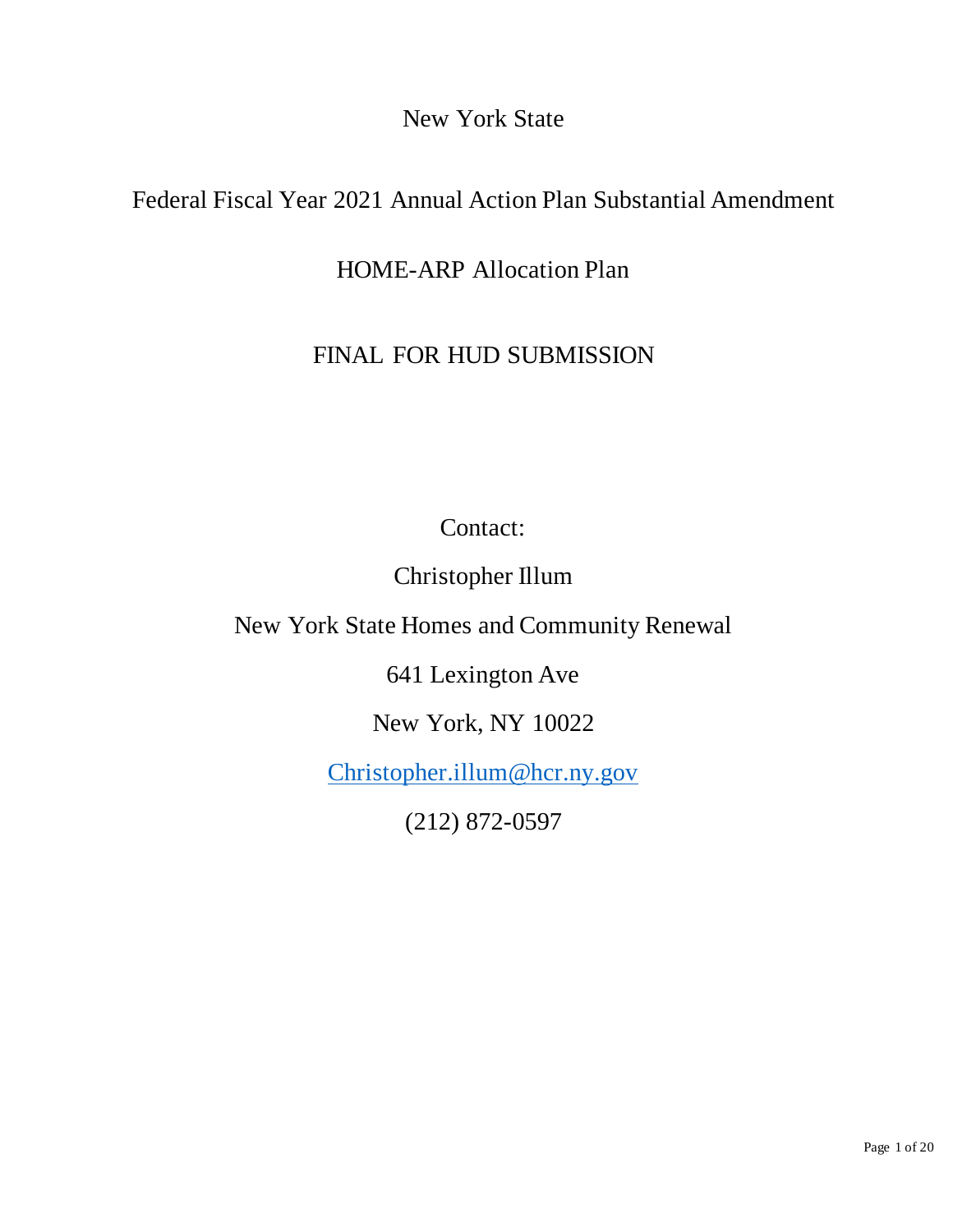#### **HOME-ARP Allocation PlanTemplate**

#### **Guidance**

- To receive its HOME-ARP allocation, a PJ must:
	- o Engage in consultation with at least the required organizations.
	- o Provide for public participation including a 15-day public comment period, and one public hearing, at a minimum: and,
	- o Develop a plan that meets the requirementsin the HOME-ARP Notice.
- To submit: a PJ must upload a Microsoft Word or PDF version of the plan in IDIS as an attachment next to the "HOME-ARP allocation plan" option on either the AD-26 screen (for PJs whose FY 2021 annual action plan is a Year 2-5 annual action plan) or the AD-25 screen (for PJs whose FY 2021 annual action plan is a Year 1 annual actionplan that is part of the 2021 consolidated plan).
- PJs must also submit an SF-424, SF-424B, and SF-424D, and the following certifications, as an attachment on either the AD-26 or AD-25 screen, as applicable:
	- o Affirmatively Further Fair Housing.
	- o Uniform Relocation Assistance and Real Property Acquisition Policies Act andAnti-displacement and Relocation Assistance Plan.
	- o Anti-Lobbying.
	- o Authority of Jurisdiction.
	- o Section 3; and,
	- o HOME-ARP specific certification.

#### **Participating Jurisdiction:** New York **Date: Date:**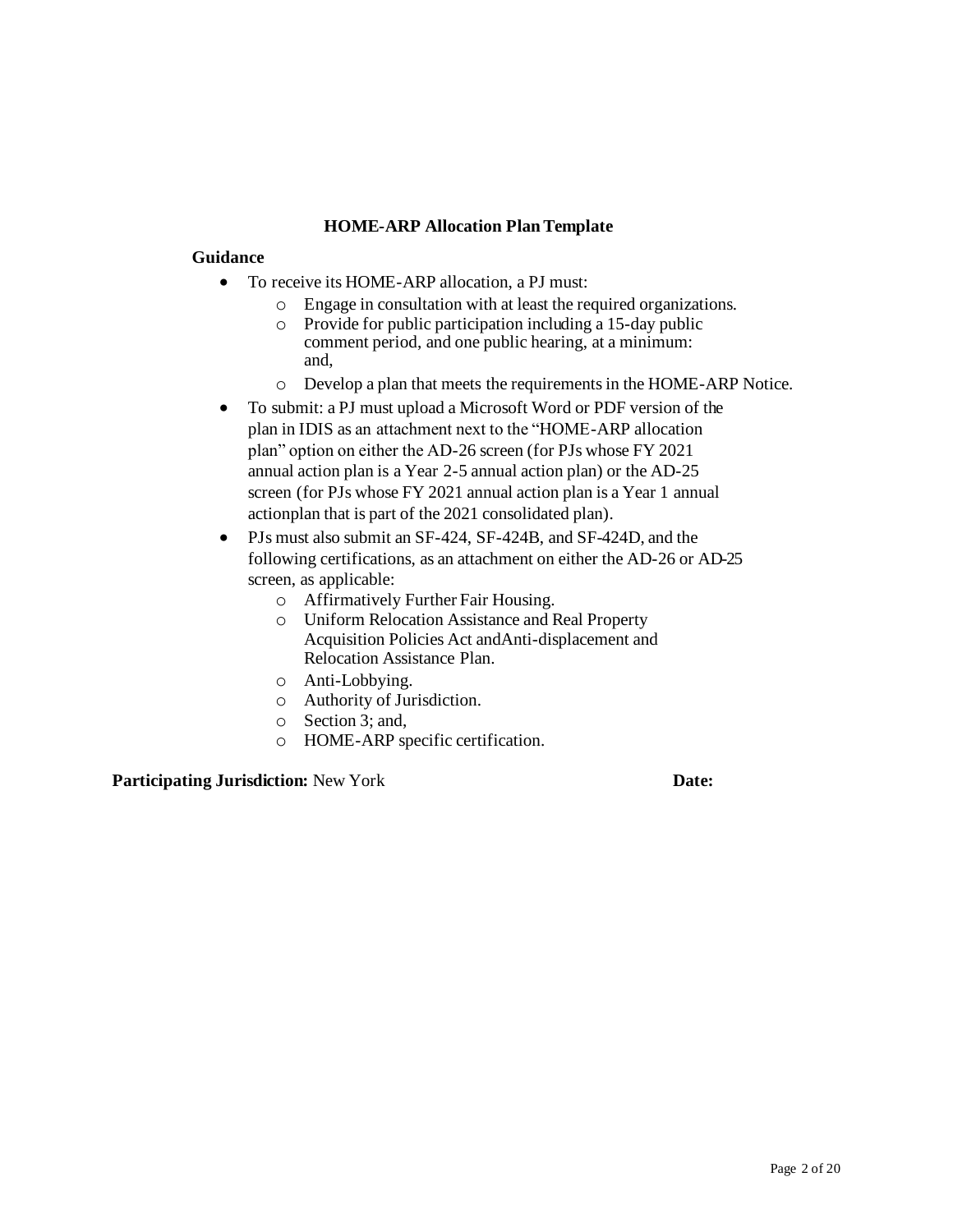#### **Consultation**

#### **Summarize the consultation process:**

To begin preparation of the HOME-ARP Allocation Plan, the State participated in all HUD HOME-ARP trainings and reviewed CPD Notice 21-10 "Requirements for the Use of Funds in the HOME ARP Program." The trainings and notice outlined the requirement for the State to consult with proposed HOME-ARP partners to determine needs statewide and how to best serve eligible Qualified Populations (QPs). The consultation process assisted the State with understanding current barriers and gaps in the delivery systems that serve QPs. Engagement with proposed partners was integral to forming the State's intent and potential scope for HOME-ARP funds.

The State conducted consultation meetings by WebEx video conference and telephone. These remote consultations made access and participation simple and accessible for all attendees. Consultation meetings took place from mid-January 2022 through April 2022 with fifteen Continuums of Care and many not-forprofit organizations that provide housing and supportive services for QPs as defined in the HOME-ARP notice across rural, suburban and urban geographies.

The State also hosted two meetings in partnership with the New York State Public Housing Authority Directors Association (NYSPHADA) to solicit input from seventeen Public Housing Authorities and held meetings with multiple offices within NYS Homes and Community Renewal as well as the Office of Temporary and Disability Assistance (OTDA) & The Office for the Prevention of Domestic Violence (OPDV). To complete the consultation process, the State met with not-for-profit and for-profit housing developers and civil rights organizations.

As New York City (NYC) received its own allocation of HOME-ARP funds, the State focused outreach and consultations in upstate New York to ensure under resourced areas outside of NYC had an opportunity to inform the State's proposed HOME-ARP program.

The feedback during the consultation process focused primarily on the single issue of a severe lack of affordable housing units. Specifically, for those households making under 30% of AMI, and persisting for those making between 30-50% and beyond. This lack of inventory is problematic throughout the State leaving many people in housing that is unsuitable, unsafe, unsanitary, overcrowded, or unstable. Finally, it became clear that even though NYS has an expansive supportive service housing infrastructure, some QPs still find it difficult to gain access, finding themselves on the street or in housing that is unstable or unsafe. New Yorkers need access to low or no barrier services as well as housing to stabilize their lives.

The consultation process clearly demonstrated the need for the State to allocate HOME-ARP funds to increase the supply and preserve the stock of affordable housing units serving QPs especially those households that are extremely low and very low-income.

#### **List the organizations consulted, and summarize the feedback received from these entities.**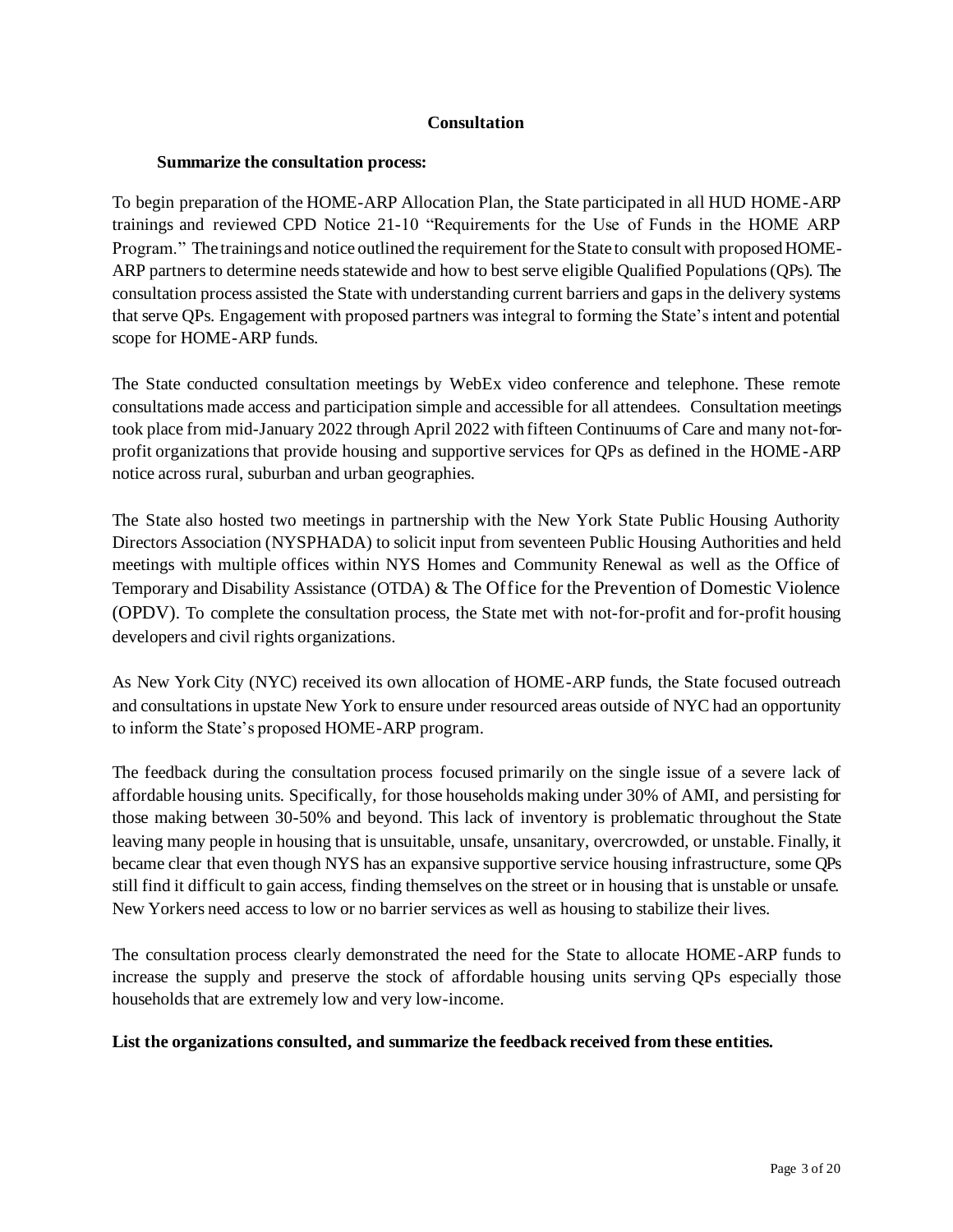| <b>Agency/Org</b><br><b>Consulted</b>                                    | <b>Type of</b><br>Agency/Org                                                                                                                                              | <b>Method of</b><br><b>Consultation</b> | Feedback                                                                                                                                                                                                                                                                                                                                                                         |
|--------------------------------------------------------------------------|---------------------------------------------------------------------------------------------------------------------------------------------------------------------------|-----------------------------------------|----------------------------------------------------------------------------------------------------------------------------------------------------------------------------------------------------------------------------------------------------------------------------------------------------------------------------------------------------------------------------------|
| Long Island Coalition COC HMIS Lead-<br>for the Homeless                 | Homeless Service<br>Provider-Non-Profit<br><b>Community Based</b><br>Organization<br>working with<br><b>HOME-ARP</b><br>Qualified<br>Populations                          | <b>WebEx Conference</b>                 | Lack of affordable units for<br>$\bullet$<br>30% AMI and 30%-50%<br>AMI<br>Disconnect between unit<br>location and available<br>supportive services<br>Motel-Non-Congregate<br><b>Shelter Possible</b><br>Lack of landlord<br>participation.<br>Housing vouchers hard to<br>utilize                                                                                              |
| Rochester/Monroe<br><b>County Homeless</b><br> CoC                       | COC HMIS Lead-<br><b>Homeless Service</b><br>Provider-Non-Profit<br><b>Community Based</b><br>Organization<br>working with<br><b>HOME-ARP</b><br>Qualified<br>Populations | <b>WebEx Conference</b>                 | Lack of affordable units for<br>$\bullet$<br>30% AMI and 30%-50%<br>AMI<br>Street homeless increased during<br>Covid<br>Increase in youth homelessness<br>$(18 \text{ to } 24 \text{ years of age})$<br>Disconnect between unit<br>locations and available<br>supportive services<br>Rent too high to utilize vouchers                                                           |
| <b>MOHAWK Valley</b><br>Housing and<br>Homelessness<br>Coalition         | COC HMIS Lead-<br><b>DV</b> Service<br>Provider-Non-Profit<br><b>Community Based</b><br>Organization<br>working with<br><b>HOME-ARP</b><br>Qualified<br>Populations       | <b>WebEx Conference</b>                 | Lack of affordable units for<br>$\bullet$<br>30% AMI and 30%-50%<br>AMI<br>Street homeless increased during<br>Covid.<br>Disconnect between unit<br>locations and available<br>supportive services<br>Need for low barrier or no<br>barrier access to housing<br>Concern of a lack of<br>developer capacity in the<br>area<br>Rents too high to utilize<br>$\bullet$<br>vouchers |
| <b>Human Services</b><br>Coalition Ithaca and<br><b>Thompkins County</b> | COC HMIS Lead-<br><b>Homeless Service</b><br>Provider-Non-Profit<br><b>Community Based</b><br>Organization                                                                | <b>WebEx Conference</b>                 | Lack of affordable units for<br>$\bullet$<br>30% AMI and 30%-50%<br>AMI<br>Lack of landlord<br>$\bullet$<br>participation.                                                                                                                                                                                                                                                       |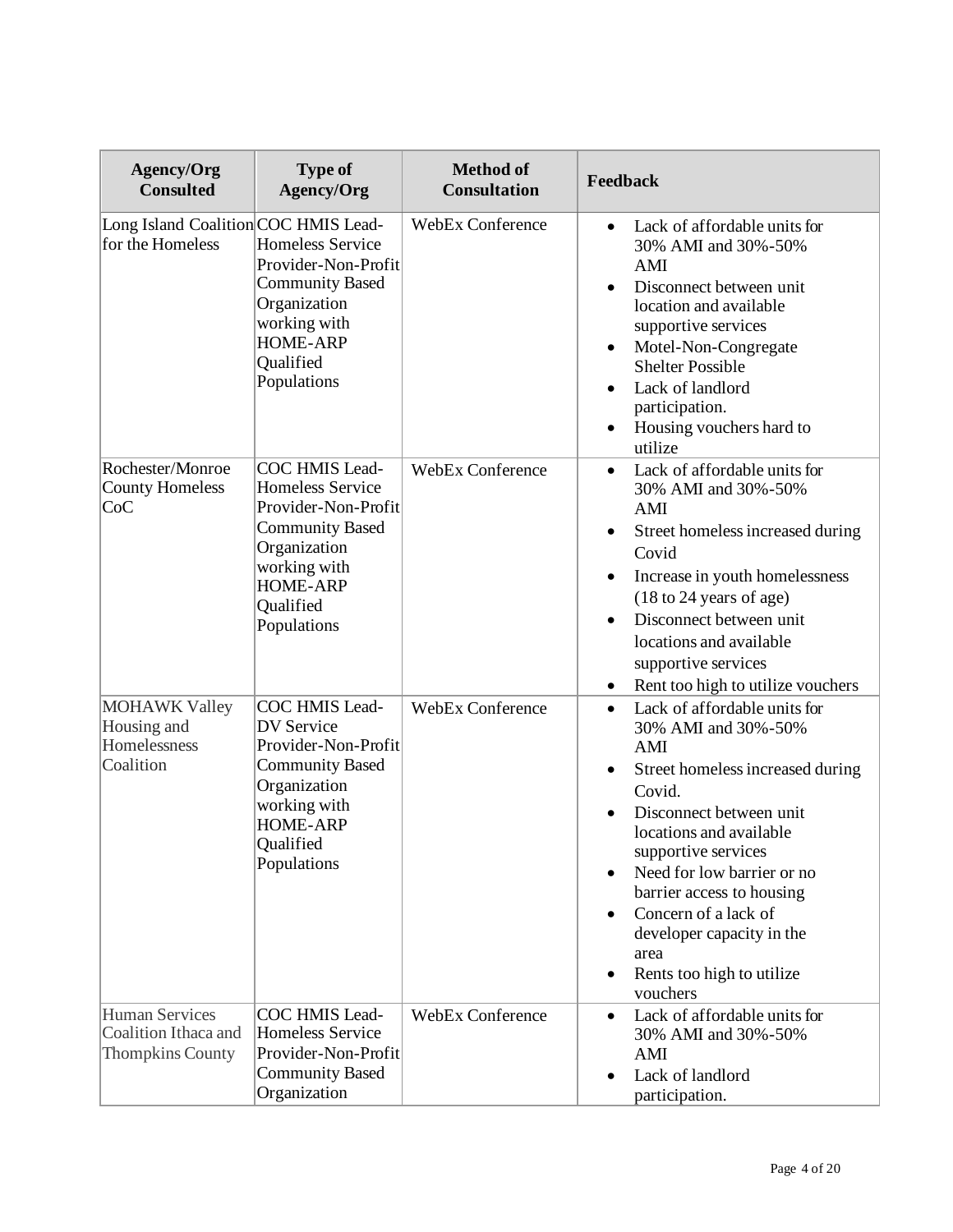|                                                   | working with<br><b>HOME-ARP</b> |                         | $\bullet$ | Housing vouchers hard to<br>utilize        |
|---------------------------------------------------|---------------------------------|-------------------------|-----------|--------------------------------------------|
|                                                   | Qualified                       |                         |           | Increase in youth homelessness             |
|                                                   | Populations                     |                         |           | (18 to 24 years of age)                    |
|                                                   |                                 |                         |           | Disconnect between unit                    |
|                                                   |                                 |                         |           | location and available                     |
|                                                   |                                 |                         |           | supportive services                        |
|                                                   |                                 |                         |           | Social Services already                    |
|                                                   |                                 |                         |           | well-funded                                |
|                                                   |                                 |                         |           | Need for low barrier or no                 |
|                                                   |                                 |                         |           | barrier access to housing $\&$             |
|                                                   |                                 |                         |           | services                                   |
|                                                   |                                 |                         |           | Concern for a lack of                      |
|                                                   |                                 |                         |           | developer capacity in area                 |
|                                                   |                                 |                         |           | Rents too high to utilize                  |
|                                                   |                                 |                         |           | vouchers                                   |
| Housing and                                       | COC HMIS Lead-                  | <b>WebEx Conference</b> |           | Lack of affordable units for               |
| Homelessness                                      | Homeless Service                |                         |           | 30% AMI and 30%-50%                        |
| Coalition of Central                              | Provider-Non-Profit             |                         |           | AMI                                        |
| <b>NY</b>                                         | <b>Community Based</b>          |                         |           | Lack of landlord                           |
|                                                   | Organization                    |                         |           | participation.                             |
|                                                   | Working with<br><b>HOME-ARP</b> |                         |           | Housing vouchers hard to                   |
|                                                   | Qualified                       |                         |           | utilize                                    |
|                                                   | Populations                     |                         |           | Social Services already                    |
|                                                   |                                 |                         |           | well-funded                                |
|                                                   |                                 |                         |           | Street homeless increased during           |
|                                                   |                                 |                         |           | Covid.                                     |
|                                                   |                                 |                         |           | Need for low barrier or no                 |
|                                                   |                                 |                         |           | barrier access to housing $\&$<br>services |
|                                                   |                                 |                         |           |                                            |
|                                                   |                                 |                         |           | Rents too high to utilize                  |
|                                                   |                                 |                         |           | vouchers                                   |
| Homeless Alliance of COC HMIS Lead-<br>Western NY | Homeless Service                | <b>WebEx Conference</b> |           | Lack of affordable units for               |
|                                                   | Provider-Non-Profit             |                         |           | 30% AMI and 30%-50%                        |
|                                                   | <b>Community Based</b>          |                         | $\bullet$ | AMI<br>Disconnect between unit             |
|                                                   | Organization. Focus             |                         |           | location and available                     |
|                                                   | on Youth. Youth                 |                         |           | supportive services                        |
|                                                   | <b>Task Force/Action</b>        |                         |           | Motel-Non-Congregate                       |
|                                                   | Board                           |                         |           | <b>Shelter Possible</b>                    |
|                                                   |                                 |                         |           | Concern for a lack of                      |
|                                                   |                                 |                         |           | developer capacity in the                  |
|                                                   |                                 |                         |           | area                                       |
| Veterans &                                        | COC member-                     |                         | $\bullet$ | Lack of affordable units for               |
| Community Housing                                 | Veterans/Homeless               |                         |           | 30% AMI and 30%-50%                        |
| Coalition                                         | Service Provider-               |                         |           | AMI                                        |
|                                                   | Non-Profit                      |                         |           | Disconnect between unit                    |
|                                                   | <b>Community Based</b>          |                         |           | location and available                     |
|                                                   | Organization,                   |                         |           |                                            |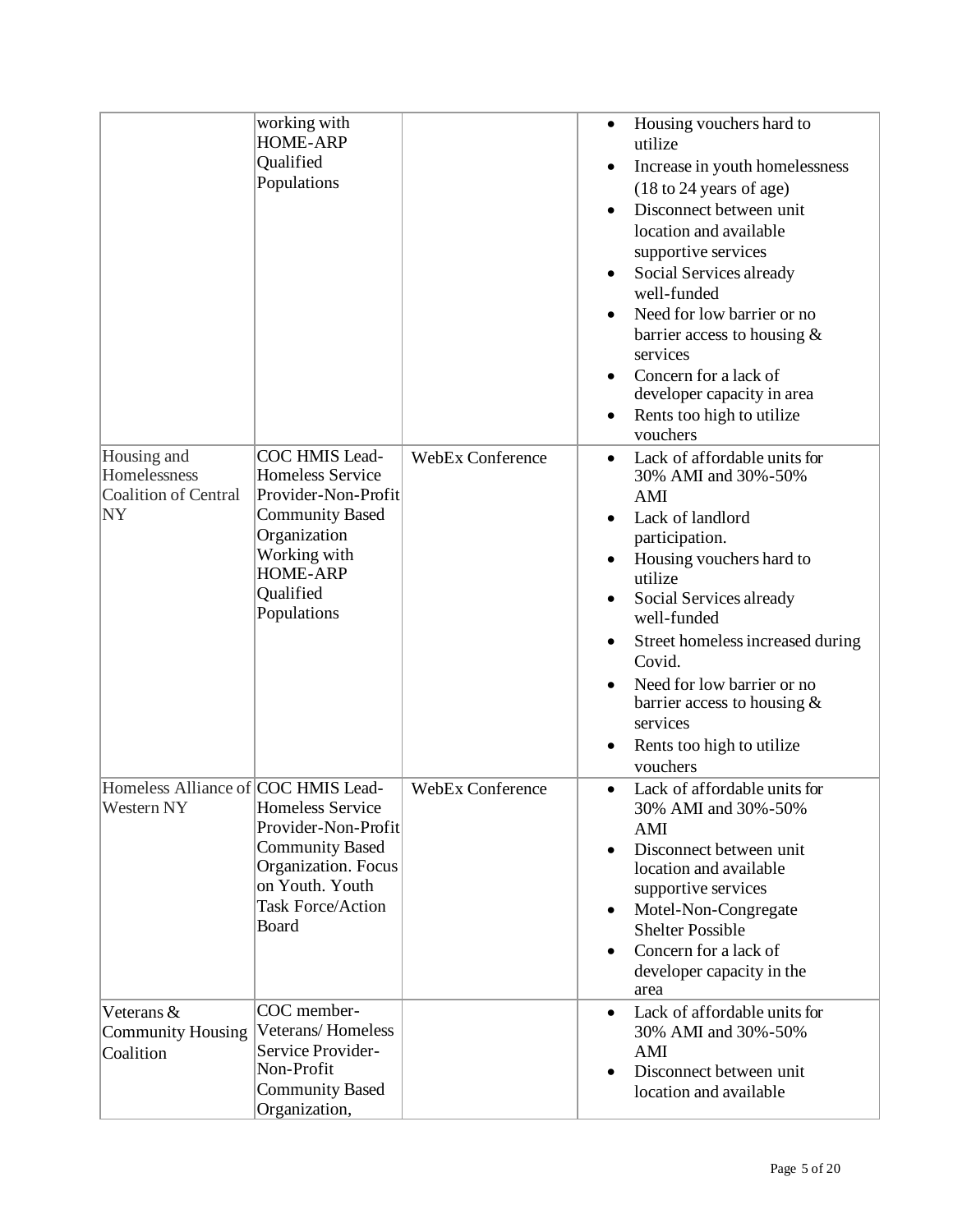|                                                                                                                                                                                                                                                                                     | Housing Developer,                                                                                                                                    |                         | supportive services                                                                                                                                                                                                                                                                                                                                                                                                                                                                                      |
|-------------------------------------------------------------------------------------------------------------------------------------------------------------------------------------------------------------------------------------------------------------------------------------|-------------------------------------------------------------------------------------------------------------------------------------------------------|-------------------------|----------------------------------------------------------------------------------------------------------------------------------------------------------------------------------------------------------------------------------------------------------------------------------------------------------------------------------------------------------------------------------------------------------------------------------------------------------------------------------------------------------|
|                                                                                                                                                                                                                                                                                     | <b>Housing Provider</b>                                                                                                                               |                         | Motel-Non-Congregate<br>$\bullet$<br><b>Shelter Possible</b><br>A need for employment,<br>homeless and homeless<br>prevention services and<br>food support.                                                                                                                                                                                                                                                                                                                                              |
| The Office for the<br>Prevention of<br><b>Domestic Violence</b><br>(OPDV)                                                                                                                                                                                                           | Government Agency WebEx Conference<br>working to end<br>Domestic Violence,<br>Human Trafficking<br>& Gender Based<br>Violence                         |                         | Lack of affordable units for<br>$\bullet$<br>30% AMI and 30%-50%<br>AMI<br>Lack of inventory keeping<br>$\bullet$<br>people in DV situations or<br>returning to DV situations<br>Housing vouchers hard to<br>utilize<br>Capacity building for NFP<br>service providers to take on<br>development of DV<br>housing needed.<br>Need access to no barrier<br>$\bullet$<br>services like job<br>placement, life skills, legal<br>support etc.                                                                |
| <b>CARES</b> of New<br><b>York Meeting:</b><br>Southern Tier<br><b>Homeless Coalition</b><br>Saratoga-North<br>Country COC<br>Points North<br><b>Housing Coalition</b><br><b>Homeless Services</b><br><b>Planning Board</b><br><b>Albany County</b><br>Coalition on<br>Homelessness | Four Continuums of WebEx Conference<br>Care-HMIS Lead-<br><b>Shelter Providers</b><br>working with all<br><b>HOME-ARP</b><br>Qualified<br>Populations |                         | Lack of affordable units for<br>$\bullet$<br>30% AMI and 30%-50%<br>AMI<br>Disconnect between unit<br>location and available<br>supportive services<br><b>NCS Motel Adaptive</b><br>Reuse<br>Lack of landlord<br>participation.<br>Housing vouchers hard to<br>utilize<br>Increase in youth homelessness<br>$\bullet$<br>$(18-24 \text{ years of age})$<br>Street homeless increased<br>during Covid<br>Need for low barrier or no<br>barrier access to housing<br>Rents too high to utilize<br>vouchers |
| <b>Dutchess County</b><br>Community<br>Development                                                                                                                                                                                                                                  | Govt Agency/COC<br>Member                                                                                                                             | <b>WebEx Conference</b> | Lack of affordable units for<br>$\bullet$<br>30% AMI and 30%-50%<br>AMI<br>Lack of Landlord participation<br>Rents too high to utilize<br>vouchers                                                                                                                                                                                                                                                                                                                                                       |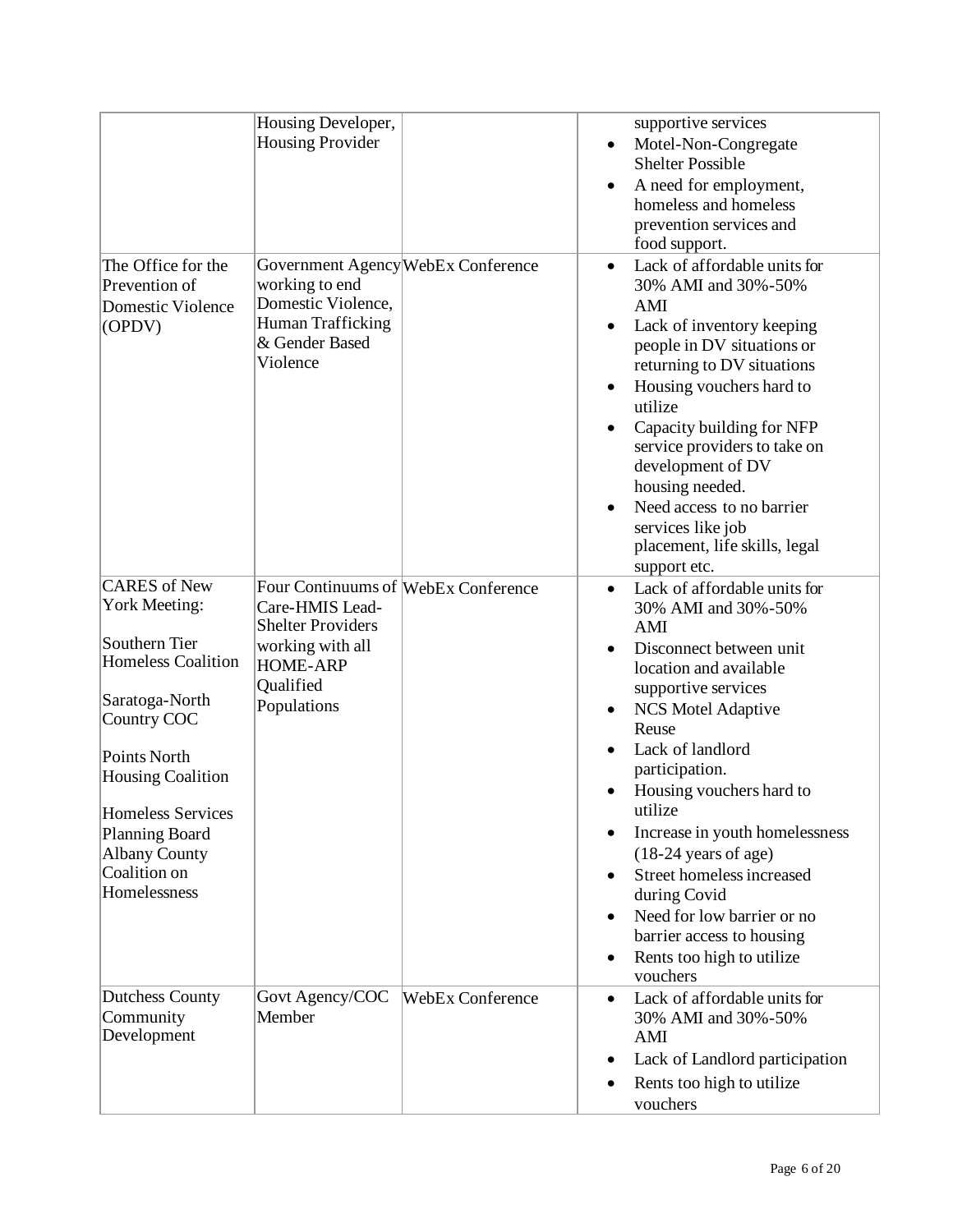|                                                                                                                                                                                                                                                                                   |                                                                                                                                                    |                         | Increase in youth homelessness<br>$\bullet$<br>$(18-24 \text{ years of age})$<br>participation<br>Housing vouchers hard to<br>utilize<br>Social Services well-<br>funded<br>Concern of a lack of<br>developer capacity in the<br>area                                                                                                                                                                                                                                                                                                   |
|-----------------------------------------------------------------------------------------------------------------------------------------------------------------------------------------------------------------------------------------------------------------------------------|----------------------------------------------------------------------------------------------------------------------------------------------------|-------------------------|-----------------------------------------------------------------------------------------------------------------------------------------------------------------------------------------------------------------------------------------------------------------------------------------------------------------------------------------------------------------------------------------------------------------------------------------------------------------------------------------------------------------------------------------|
| Finger Lakes Area<br>Counseling $&$<br>Recovery Agency                                                                                                                                                                                                                            | COC HMIS Lead-<br><b>Homeless Service</b><br>Provider-Non-Profit<br><b>Community Based</b><br>Organization/Focus<br>on Substance abuse<br>disorder |                         | Lack of affordable units for<br>30% AMI and 30%-50%<br>AMI<br>Need for low barrier or no<br>barrier access to housing $&$<br>services<br>Disconnect between unit<br>locations and available<br>supportive services                                                                                                                                                                                                                                                                                                                      |
| NYS PHADA Public Public Housing<br><b>Housing Authority</b><br>Meeting #1<br>Rochester, Albany,<br>Elmira, Harritstown,<br>Tonawanda,<br>Binghamton, Geneva,<br>New Rochelle,<br>Norwich, Newburgh,<br>Gloversville, Saratoga<br>Springs, Glen Falls,<br>Huntington &<br>Herkimer | Authorities                                                                                                                                        | <b>WebEx Conference</b> | Lack of affordable units for<br>30% AMI and 30%-50%<br>AMI<br>Lack of landlord participation<br>Connect housing with<br>Social Services to keep<br>families in place<br>Development of new PHA<br>owned housing through<br>development and<br>acquisition/rehab of rental<br>housing in the market<br>PHAs have capacity for<br>development<br>Need for non LIHTC<br>funded projects smaller in<br>scale<br>Voucher waiting list varies<br>some have 5 year waiting<br>lists some have availability<br>now or are opening lists<br>soon |
| NYS PHADA Public Public Housing<br><b>Housing Authority</b><br>Meeting #2<br>Rochester,<br>Amsterdam, Albany,<br>Saratoga & Yonkers                                                                                                                                               | Authorities                                                                                                                                        | WebEx Conference        | Lack of affordable units for<br>$\bullet$<br>30% AMI and 30%-50%<br>AMI<br>Lack of Landlord participation<br>Voucher waiting list varies<br>some have 5 year waiting<br>lists some have availability<br>now or are opening lists                                                                                                                                                                                                                                                                                                        |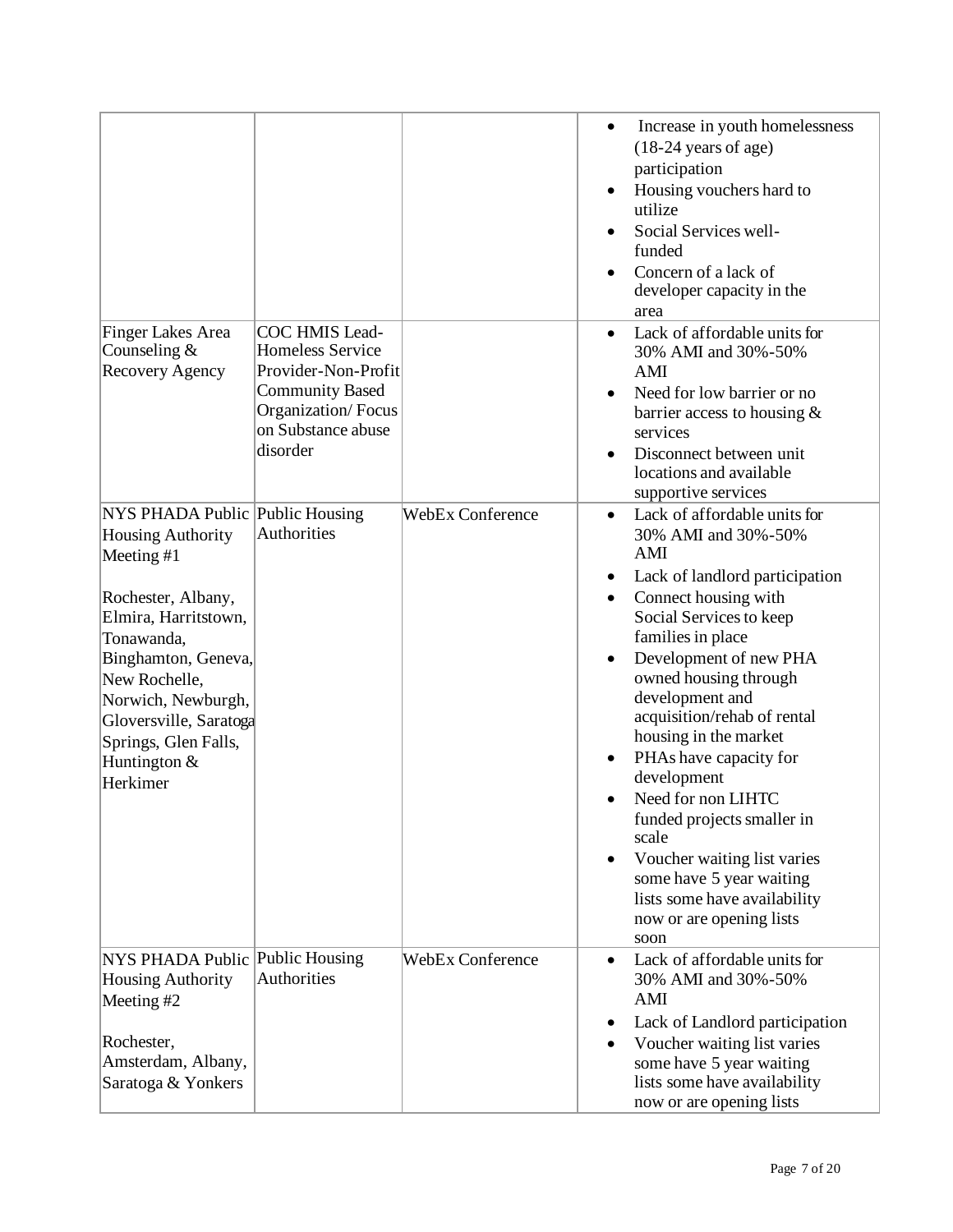|                                                           |                                                                                                                                                                                             |                               | soon<br>Rents too high to utilize<br>vouchers                                                                                                                                                                                                                                                                                                                                                                                        |
|-----------------------------------------------------------|---------------------------------------------------------------------------------------------------------------------------------------------------------------------------------------------|-------------------------------|--------------------------------------------------------------------------------------------------------------------------------------------------------------------------------------------------------------------------------------------------------------------------------------------------------------------------------------------------------------------------------------------------------------------------------------|
| New York State Civil Organization that<br>Liberties Union | addresses civil<br>rights, fair housing,<br>and people with<br>disabilities                                                                                                                 | Telephone Conference<br>Call  | Lack of affordable units for<br>30% AMI and 30%-50%<br>AMI<br>Lack of Landlord participation<br>Getting properties in the hands<br>of not for profits or mission<br>driven for profits is a way to get<br>around lack of landlord<br>participations, high market rents<br>& discrimination<br>Ready to support with<br>$\bullet$<br>technical assistance for<br>developers that run into<br>legal issues over zoning<br>and NIMBYism |
| Developer<br><b>Discussions</b>                           | Mid-Hudson<br>Not for Profit<br>Developer &<br><b>Supportive Service</b><br>Provider<br>Western NY<br>For-Profit Developer<br>Capital Region<br>For-Profit Developer<br>(National Presence) | Telephone Conference<br>Calls | Looking for subsidy levels<br>$\bullet$<br>to make projects work<br>without LIHTC<br>LIHTC has become too<br>competitive, needed<br>projects are not getting<br>built<br>Preference for project wait<br>lists to increase access over<br>Coordinated entry<br>Comfort with COCs                                                                                                                                                      |

**Table 1: Consultations Table.**

## **Needs Assessment and Gaps Analysis:**

| <b>Housing Needs Inventory and Gap Analysis Table</b><br>Non-Homeless (At Risk of Homelessness & Housing Instability) |                                    |                      |                     |  |  |
|-----------------------------------------------------------------------------------------------------------------------|------------------------------------|----------------------|---------------------|--|--|
|                                                                                                                       | <b>Current</b><br><b>Inventory</b> |                      | <b>Gap Analysis</b> |  |  |
|                                                                                                                       | # Of Units                         | # $Of$<br>Households | # Of<br>Households  |  |  |
| <b>Total Rental Units</b>                                                                                             | 3,373,180                          |                      |                     |  |  |
| Rental Units Affordable to HH at 30% AMI (at-risk of homelessness)                                                    | 164,375                            |                      |                     |  |  |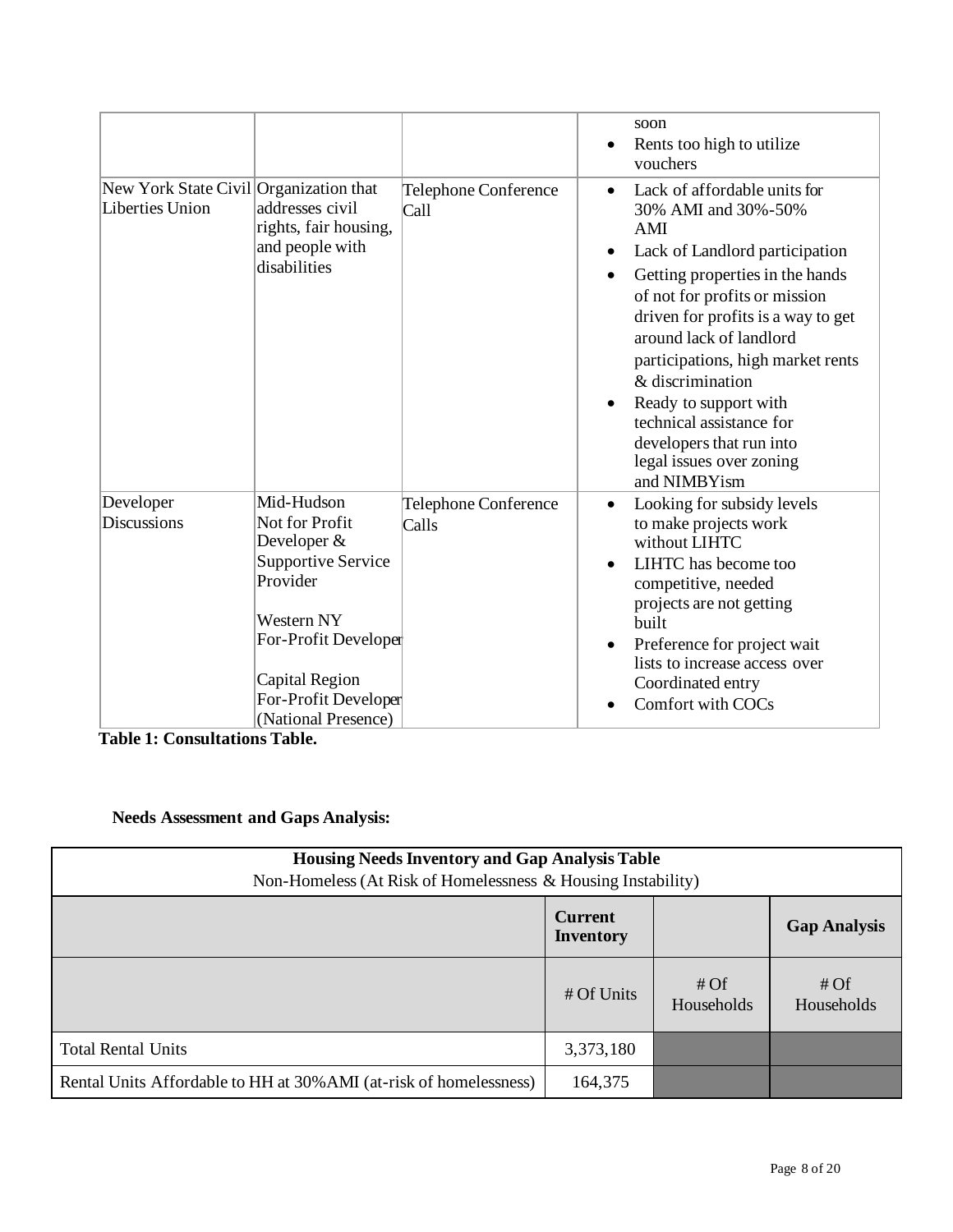| Rental Units Affordable to HH at 50% AMI (other population)                                              | 167,385 |         |                           |  |  |  |
|----------------------------------------------------------------------------------------------------------|---------|---------|---------------------------|--|--|--|
| 0%-30% AMI Renter HH $w/1$ or more severe housing problems (at-<br>risk of homelessness)                 |         | 658,820 |                           |  |  |  |
| 30%-50% AMI Renter HH w/ 1 or more severe housing problems<br>(other population)                         |         | 252,785 |                           |  |  |  |
|                                                                                                          |         |         | (494, 445) < 1<br>30% AMI |  |  |  |
| Current Gap or Surplus                                                                                   |         |         | $(85,400)$ 30-<br>50% AMI |  |  |  |
|                                                                                                          |         |         | $-579,845$                |  |  |  |
| Data Sources: 1. American Community Survey (ACS); 2. Comprehensive Housing Affordability Strategy (CHAS) |         |         |                           |  |  |  |

### **Table 2: Housing Needs Inventory and Gap Analysis**

| <b>Homeless Needs Inventory and Gap Analysis Table</b> |                          |                       |                            |           |               |                         |                                                                                                                 |                       |           |
|--------------------------------------------------------|--------------------------|-----------------------|----------------------------|-----------|---------------|-------------------------|-----------------------------------------------------------------------------------------------------------------|-----------------------|-----------|
|                                                        | <b>Current Inventory</b> |                       | <b>Homeless Population</b> |           |               |                         | <b>Gap Analysis</b>                                                                                             |                       |           |
|                                                        | Family                   | Adults<br>Only        | Vets                       | Family    | Adult<br>Vets | Victims of<br><b>DV</b> | Family                                                                                                          | Adults<br>Only        |           |
|                                                        | $#$ of<br><b>Beds</b>    | $#$ of<br><b>Beds</b> | $#$ of<br><b>Beds</b>      | <b>HH</b> | <b>HH</b>     |                         |                                                                                                                 | $#$ of<br><b>Beds</b> | # of Beds |
| Emergency<br>Shelter                                   | 48,794                   | 34,002                | 243                        |           |               |                         |                                                                                                                 |                       |           |
| Transition al<br>Housing                               | 1,376                    | 4,473                 | 412                        |           |               |                         |                                                                                                                 |                       |           |
| Permanent<br>Supportive<br>Housing                     | 12,126                   | 34,671                | 8,008                      |           |               |                         |                                                                                                                 |                       |           |
| Sheltered<br>Homeless                                  |                          |                       |                            | 47,982    | 38,611        | 1,214                   | 6,836                                                                                                           |                       |           |
| Unsheltered<br>Homeless                                |                          |                       |                            | 6         | 4,547         | 37                      | 44                                                                                                              |                       |           |
| <b>Current Gap</b><br>or Surplus                       |                          |                       |                            |           |               |                         |                                                                                                                 | 1,182                 | $-4,683$  |
|                                                        |                          |                       |                            |           |               |                         | Data Sources: 1. Point in Time Count (PIT); 2. Continuum of Care Housing Inventory Count (HIC); 3. Consultation |                       |           |

**Table 3: Homeless Needs Inventory and Gap Analysis**

The available data in Table 2 & 3 illustrate what NYS found through consultation. There is some need for shelter especially in areas without any shelter system, but the greatest gap is in affordable rental units. There is a Statewide deficit of approximately 580,000 rental units, for Very Low Income (VLI) and Extremely Low income (ELI) households. These populations are often considered at risk of being homeless or are "other populations" experiencing housing instability.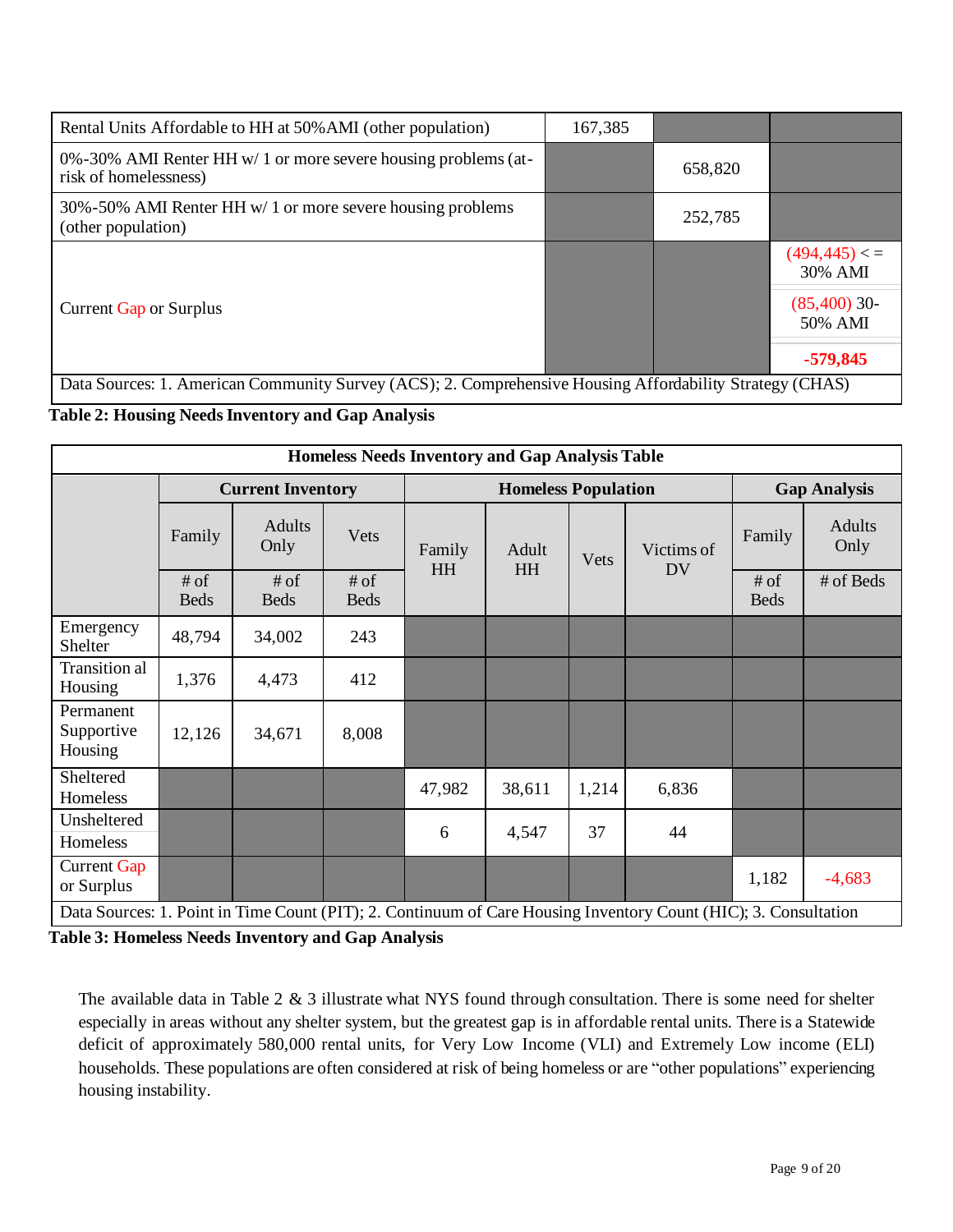#### **Describe the size and demographic composition of qualifying populations within the PJ's boundaries:**

Through consultations with COCs, it became evident that 2021 HMIS data may be less illustrative of the current actual size, demographics and needs of QPs in the State. The eviction moratorium and lack of an unsheltered Point in Time (PIT) count was highlighted throughout the consultation process and is the reason the State used the 2020 HMIS data as well as the 2021-2025 Consolidated Plan to produce the HOME-ARP Allocation Plan.

| <b>New York State Homeless Population</b> | 91,271 (sheltered & unsheltered) |
|-------------------------------------------|----------------------------------|
| Race                                      |                                  |
| <b>Black or African American</b>          | 70%                              |
| White                                     | 20%                              |
| Multiracial                               | 5%                               |
| Native Hawaiian/other Pacific Islander    | 2%                               |
| Asian                                     | 1%                               |
| American Indian/Alaska Native.            | .5%                              |
| <b>Gender</b>                             |                                  |
| Male                                      | 53%                              |
| Female                                    | 46%                              |
| Transgender or Gender Non-Conforming      | 1%                               |
| <b>Families</b>                           |                                  |
| Households with Children                  | 53%                              |
| Households without Children               | 47%                              |
| <b>Sub Populations</b>                    |                                  |
| Severely Mentally Ill                     | 17%                              |
| <b>Chronic Substance Abuse</b>            | 10%                              |
| <b>Victims of Domestic Violence</b>       | 8%                               |
| <b>HIV/AIDS</b>                           | 4%                               |
| <b>Unaccompanied Youth</b>                | 3%                               |
| Children of Parenting Youth               | 3%                               |
| <b>Parenting Youth</b>                    | 2%                               |
| Veterans                                  | 1%                               |
| Data Source: 2020 PIT                     |                                  |

**Table 3: NYS Homeless Demographics 2020**

In addition to the actual unsheltered Homeless there are those that are At Risk of Homelessness and experiencing Housing Instability. This is defined further in the Other Populations section of the HOME-ARP allocation plan but can simply be defined as those that are Extremely Low income (<30% of AMI) and/or those Very Low income (30-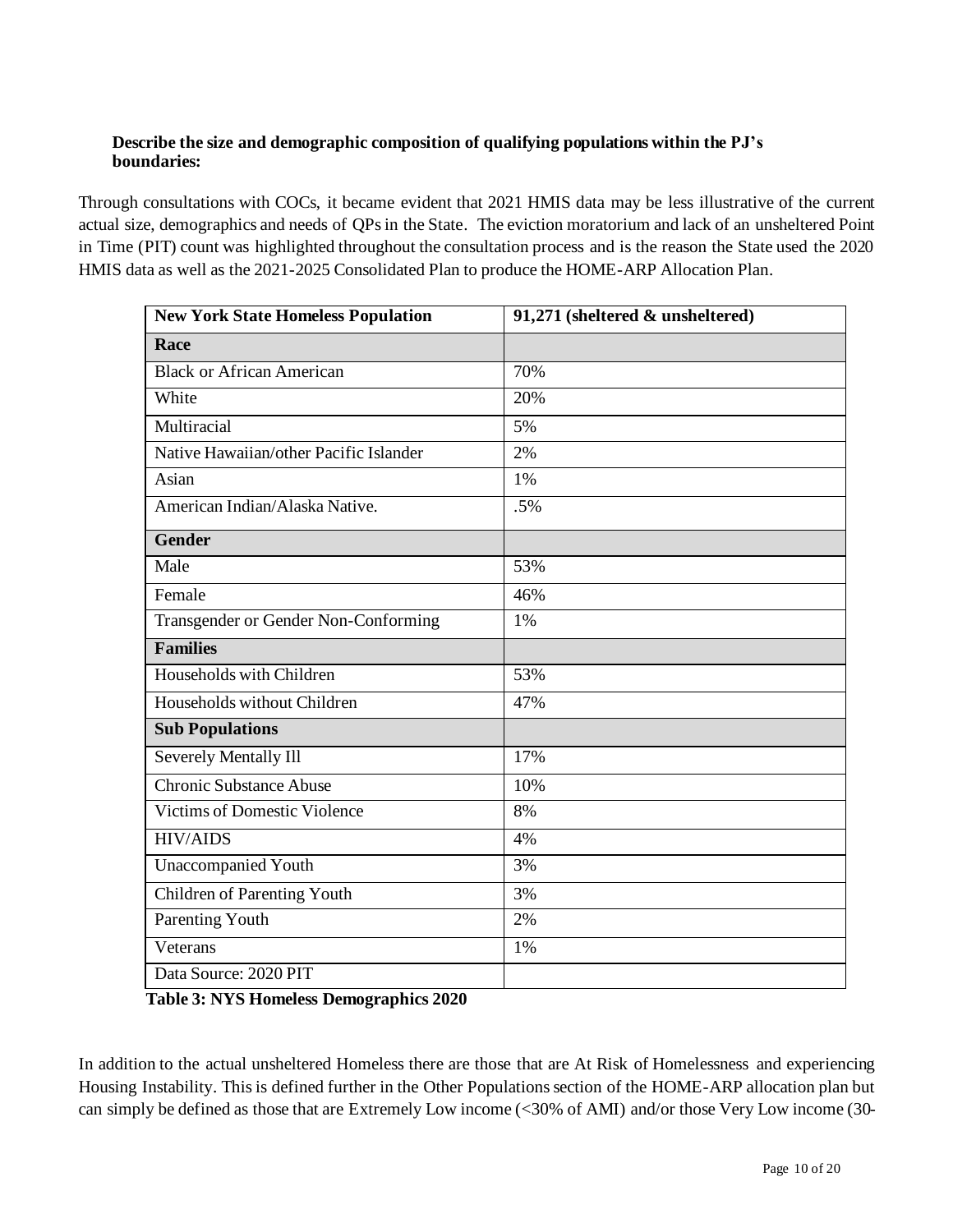50% AMI) living in insufficient or unsafe housing (domestic violence, illegal activity etc.). According to the CHAS Data & the Consolidated for the State of NY, there are 1,341,845 households with income below 30% of AMI and another 920,035 households experiencing Housing Instability.

| <b>At Risk of Homelessness Demographics</b>  |         |  |  |  |  |
|----------------------------------------------|---------|--|--|--|--|
| 30% of AMI and Under                         |         |  |  |  |  |
| White                                        | 47%     |  |  |  |  |
| Hispanic                                     | 24%     |  |  |  |  |
| <b>Black or African American</b>             | 21%     |  |  |  |  |
| Asian                                        | 6%      |  |  |  |  |
| American Indian/ Alaska Native               | $< 1\%$ |  |  |  |  |
| Pacific Islander                             | $< 1\%$ |  |  |  |  |
| 30% of AMI-50% of AMI-Housing Instability    |         |  |  |  |  |
| White                                        | 56%     |  |  |  |  |
| Hispanic                                     | 19%     |  |  |  |  |
| <b>Black/African American</b>                | 16%     |  |  |  |  |
| Asian                                        | 7%      |  |  |  |  |
| American Indian/ Alaska Native               | $<$ 1%  |  |  |  |  |
| Pacific Islander                             | $< 1\%$ |  |  |  |  |
| Data Source: NYS 2021-2025 Consolidated Plan |         |  |  |  |  |

**Table 4: Demographics, Those at Risk.**

**Describe the unmet housing and service needs of qualifying populations, including but not limited to:**

- **Sheltered and unsheltered homeless populations.**
- **Those currently housed populations at risk of homelessness.**
- **Other families requiring services or housing assistance or to prevent homelessness**
- **Those in unstable housing situation**

Feedback provided during consultation with COCs made it apparent that the lack of available rental housing units is paramount. The reasons for the lack of supply include units not meeting Housing Quality Standards (HQS), non-participation by private property owners (landlords), high rents and a shortage of mission driven non-profit housing providers. These factors have also reduced the ability for QPs to use housing vouchers and have increased the length of time QPs stay in emergency shelters.

According to the Housing and Homelessness Coalition of Central NY, the waiting time to secure housing has increased by an average of 7 days from 2019 to 2020. COCs in Western NY, Thompkins, and Monroe Counties (rural communities with fewer housing resources) stated QPs have been waiting for months to locate a unit and utilize a voucher. The Rochester/Monroe County Homeless COC noted they were providing routine extensions to the voucher 120-day requirement to find a unit as QPs are earnestly looking but are unable to find housing.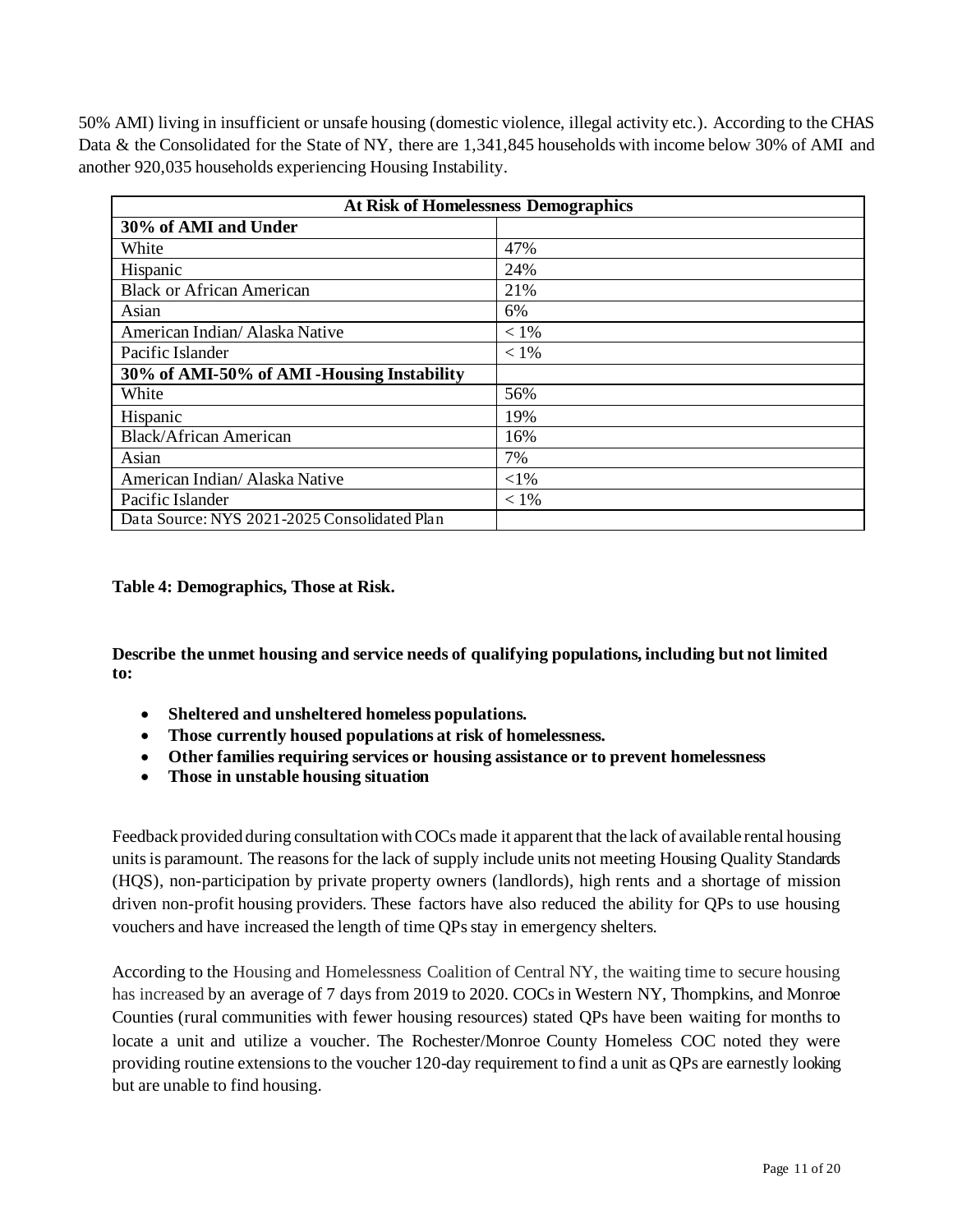The most common housing problem for residents of the State is housing cost burden. This coupled with a lack of affordable units for Extremely Low Income (ELI, under 30% of AMI) and Very Low Income (VLI, 30%-50% AMI) QPs contributes to the high number of individuals and families at risk of homelessness or experiencing housing instability.

|                      | <b>Cost Burden By AMI</b>                              |                                                  |       |                                                         |        |                             |        |  |
|----------------------|--------------------------------------------------------|--------------------------------------------------|-------|---------------------------------------------------------|--------|-----------------------------|--------|--|
| Income<br>AMI $%$    | Total $#$ of<br>Households                             | Households<br>with Cost<br>Burden<br>$(30-50\%)$ | CB%   | Households<br>with Severe<br>Cost Burden<br>$(50\% + )$ | SCB %  | <b>Total Cost</b><br>Burden | Total% |  |
| $0 - 30%$            | 1,393,050                                              | 198,355                                          | 14.2% | 894,380                                                 | 64.20% | 1,092,735                   | 78.4%  |  |
| 30-50%               | 940,205                                                | 359,270                                          | 38.2% | 313,495                                                 | 33.30% | 673,215                     | 71.6%  |  |
| 50-80%               | 1,149,385                                              | 364,460                                          | 31.7% | 140,605                                                 | 12.20% | 505,065                     | 43.9%  |  |
| 80-100%              | 695,250                                                | 153,000                                          | 22%   | 40,305                                                  | 5.80%  | 193,305                     | 27.8%  |  |
| $100 + %$            | 3,088,295                                              | 270,465                                          | 8.8%  | 36,795                                                  | 1.20%  | 307,260                     | 10%    |  |
| Population<br>Totals | 7,266,185                                              | 1,345,550                                        | 18.5% | 1,425,580                                               | 19.6%  | 2,771,580                   | 38.1%  |  |
|                      | Data Source: NYS 2021-2025 Consolidated Plan/CHAS DATA |                                                  |       |                                                         |        |                             |        |  |

#### **Table 5: Cost Burden**

For Extremely Low-Income households (those making under 30% of AMI) cost burden is ubiquitousin New York State. Almost 80% of this population experience some form of rent burden with the majority (64%) experiencing severe cost burden. The situation is not much better for those who are VeryLow Income (30-50% of AMI) with just over 70% of these households experiencing some amount of cost burden.

| <b>Other Populations: Households Experiencing Housing Instability</b>       |                    |                   |                         |  |  |  |
|-----------------------------------------------------------------------------|--------------------|-------------------|-------------------------|--|--|--|
|                                                                             | $0-50\%$ of<br>AMI | 50-100% of<br>AMI | <b>Total Population</b> |  |  |  |
| Experiencing at least<br>one issue associated<br><b>Housing Instability</b> | 82%                | 18%               | 1,730,005               |  |  |  |
| Not experiencing<br>issues associated<br>$w/$ Housing<br>Instability        | 21%                | 37%               | 2,408,015               |  |  |  |
| Data Source: NYS 2021-2025 Consolidated Plan/CHAS DATA                      |                    |                   |                         |  |  |  |

**Table 6: Other Populations/Housing Instability**

The lack of safe, decent, affordable housing keeps individuals and families living in unsafe, unhealthy conditions. NYS Office of Temporary and Disability Assistance reports that 35% of individuals who are at risk of homelessness are a special population (as defined by the Emergency Shelter Grant Program Consolidated Annual Performance and Evaluation Reports), the majority being those with severe mental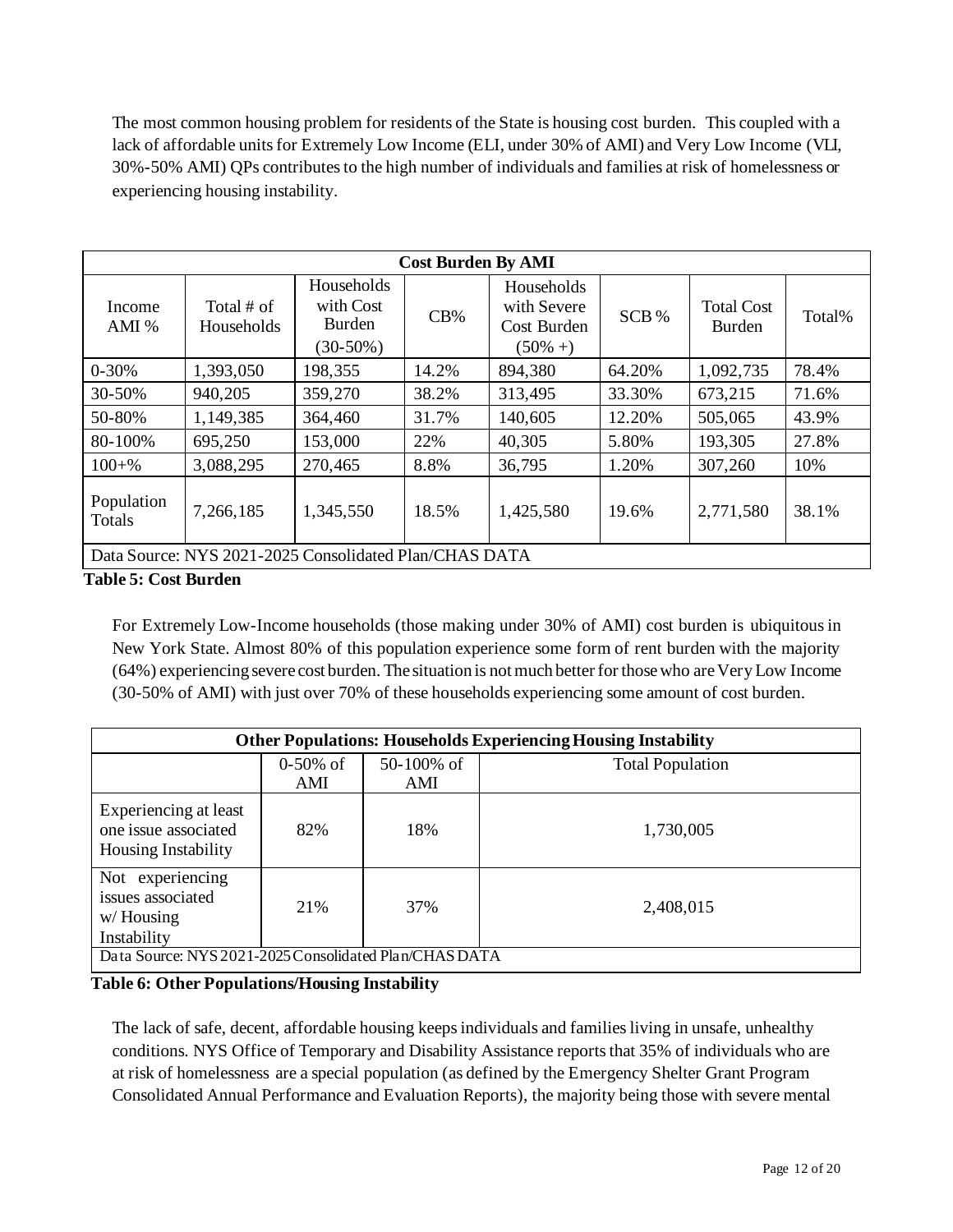illness, victims of domestic violence or having an "other disability."

For Domestic Violence (DV) survivors permanent supportive housing is often not necessary or prescribed, yet there exists a strong need for affordable (permanent) housing beyond the immediate emergency housing need while fleeing violence. DV advocates stress the need for diverse housing options rather than relying solely on permanent supportive housing (e.g., National Network to End Domestic Violence "*One Size Does NOT Fit All: Diverse Housing Options for Survivors in the United States*", August 2016).

COCs and DV service providers noted through the consultation process that the lack of housing options can lead to lack of anonymity. This is especially true in rural areas where a single development quickly becomes known as the property where survivors are staying, and abusers can stalk the property and harass the residents.

This point highlights the need for permanent units that can serve all the Qualified Populations with permanent affordable housing access. Focusing on rentals without barriers or preferences will help achieve more anonymity and responsiveness especially in rural settings where issues for QPs may change over time.

#### **Identify and consider the current resources available to assist qualifying populations:**

NYS Office of Temporary and Disability Assistance (OTDA) leads the coordination of State social service agencies in determining the housing and service needs of the homeless and those at risk of homelessness. The following programs are currently offered through OTDA in NYS:

| <b>Service</b>                                                                                                             | <b>Program Description</b>                                                                                                                                                                                                                                                                                                           |
|----------------------------------------------------------------------------------------------------------------------------|--------------------------------------------------------------------------------------------------------------------------------------------------------------------------------------------------------------------------------------------------------------------------------------------------------------------------------------|
| <b>Emergency Needs for the Homeless</b><br><b>Program</b> (ENHP)                                                           | Supports programs that meet the emergency needs of homeless individuals and<br>families and those at risk of becoming homeless through eviction prevention,<br>emergency feeding and summer youth services                                                                                                                           |
| <b>New York State Supportive Housing</b><br><b>Program (NYSSHP)</b>                                                        | Provides supportive service to eligible residents of supportive housing to assist<br>single adults, young adults (18-25) and families in achieving a self-sufficient<br>life                                                                                                                                                         |
| <b>Solutions to End Homelessness</b><br><b>Program (STEHP)</b><br><b>Homeless Housing and Assistance</b><br>Program (HHAP) | Helps individuals and families obtain or remain in permanent housing and<br>assists with supportive services, eviction, and housing stabilization<br>Capital grants and loans to acquire, construct or rehabilitate housing for<br>persons who are homeless and are unable to secure adequate housing without<br>special assistance. |
| <b>Empire State Supportive Housing</b><br><b>Initiative (ESSHI)</b>                                                        | Provides supportive selvice and operating funds to sustain newly developed<br>permanent supportive housing for persons identified as homeless with special<br>needs, such as but not limited to DV, mental health and substance abuse issues                                                                                         |
| <b>The New York State Emergency</b><br><b>Rental Assistance Program (ERAP)</b><br>Data Source: https://hcr.ny.gov/         | Provided significant economic relief to help low and moderate-income<br>households at 1isk of expeliencing homelessness or housing instability by<br>providing rental arrears, temporary rental assistance and utility arrears<br>assistance                                                                                         |

**Table 7: Services**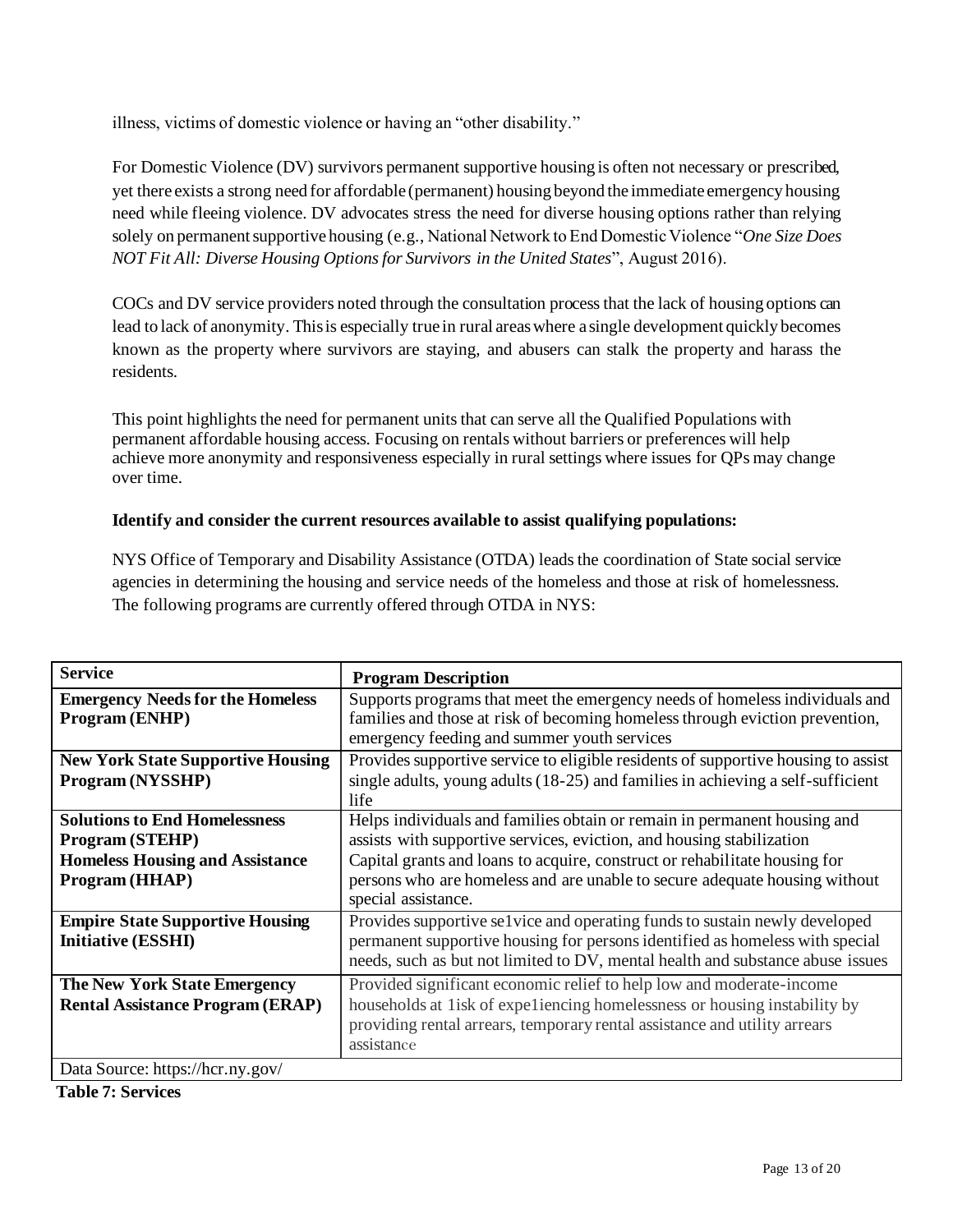#### **ShelterUnits:**

The State currently has approximately 90,000 year-round beds available in Emergency Shelter, Safe-Haven and Transitional Housing programs. Of the available beds, 56% are reserved for families, approximately 2% are reserved for people under 24 years of age and the balance, 42% are reserved for single adults.

#### **Permanent Supportive Housing:**

Of the 54,440 beds available, the majority, 68% or 36,808 are reserved for single adults only. Most of the adult only units, 25,597 are further reserved for the chronically homeless (homeless for over a year and often struggle with mental health or substance abuse issues). Three percent (3%) of the permanent housing stock is reserved for youth under 24 and the balance is set aside for families.

#### **Tenant Based Rental Assistance (TBRA):**

The State regularly provides various sources of rental assistance as detailed in the Annual Action Plan. Overall, almost 3,000 households were supported through various State tenant based rental assistance resources. The annual HUD allocation of approximately \$3 million in Emergency Shelter Grant (ESG) funds combined with an additional \$10 Million in State funds from the Solutions to End Homelessness Program (STEHP) provides State resources to provide TBRA and Rapid Rehousing vouchers. In 2021, NYS served 2,123 households with rental assistance through these programs. Funds target various populations, generally equivalent to HOME-ARP QPs, such as chronic homeless, homeless veterans, mentally ill individuals, victims of domestic violence, youth, and rural homeless. In addition, about \$3 million in HUD Housing Opportunities for Persons with AIDS (HOPWA) funding assists over 250 HIV/Aids impacted households to avoid homelessness annually by providing tenant based rental assistance and short-term rental, mortgage, and utility assistance. TBRA is also offered as a standard activity by the State's HOME Program. While only about \$1 million of the State's HOME allocation is used annually for TBRA, the State does not allocate funding by specific activity and allows for new TBRA awards based on need and applicant capacity. In addition, many areas in the State directly received the one-time federal Emergency Rental Assistance Program (ERAP) funding to provide rental assistance. The State provided \$2 billion in rental assistance to over 130,700 applicants with 31,400 applications still pending as of March 2021. The State also administers approximately 44,081 Section 8 Vouchers resulting in payments of \$523,882,008 in the past year. Based on these resources, the State will not fund TBRA under HOME-ARP.

#### **Identify any gaps within the current shelter and housing inventory as well as the service delivery system:**

As illustrated above, the State has robust supportive services and rental subsidies available to HOME-ARP Qualified Populations. Though barriers can still exist, and HOME-ARP could be used to reduce barriers to service and provide more universal supports to NYS QPs, supportive services is not where the largest gap exists. Nor is its Shelter.

The greatest need is for rental units. The Housing Needs Inventory and Gap Analysis Table (Table 2) demonstrates this need explicitly. According to the data presented for this qualified population there is at least a 579,845 housing units' deficit in NYS. Units are desperately needed to serve theQualified Population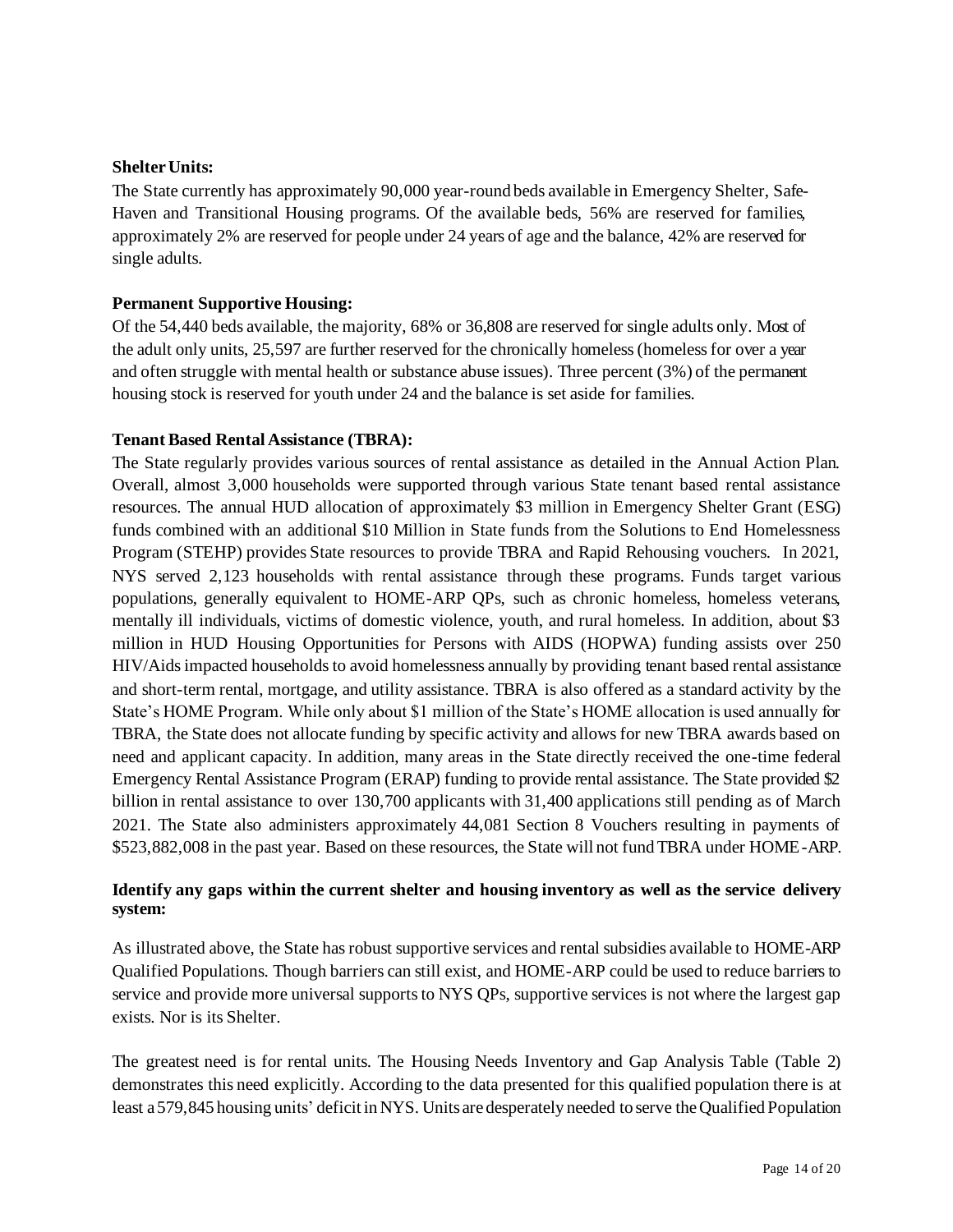of New Yorkers making less than 50% AMI.

#### **Identify the characteristics of housing associated with instability and an increased risk of homelessness if the PJ will include such conditions in its definition of "other populations" as established in the HOME-ARP Notice:**

Characteristics of housing associated with instability and increased risk of homelessness is defined in the State Consolidated Plan as:

"Housing that is unsafe, unsanitary, or substandard, where cost burdens exist, is overcrowded and where illegal activity may be taking place." These factors exist across all income bands, but individuals and families making less than 50% of AMI that experience these conditions most acutely."

Housing Cost Burden is defined as:

- Simple Housing Cost Burden: a housing cost burden of more than 30% but less than or equal to 50% of the household income.
- Severe Housing Cost Burden: a housing cost burden of greater than 50%.

Overcrowding is defined as:

- Simple Overcrowding: more than one person but less than or equal to 1.5 people per room
- Severe Overcrowding: more than 1.5 people per room.

Substandard Housing Conditions are defined as lacking one of the following:

- a complete kitchen
- plumbing facilities.

As stated above, in the State, 78.4% of households earning 0%-30% of AMI report being cost burdened, paying at least 30% or more of their income for housing. As household income decreases, the likelihood of having one of the identified characteristics of housing instability increases dramatically. Sixty-five (65%) of ELI households (0%-30% AMI) experience one or more severe characteristics compared to 6% at the 80%-100% AMI level. More than half of households experiencing substandard housing (lacking complete plumbing or kitchen facilities) made less than 50% of AMI.

#### **Identify priority needsfor qualifying populations:**

The State's data analysis and consultation process demonstrate the top priority for QPs is access to housing. Specifically housing units that accept rental assistance vouchers or are priced affordably for very low and extremely low-income households. Most formerly homeless households require some support at one point or another and need these types of services. The evidence collected shows a system that is ready to provide supportive services if more housing units are made available. Without a unit to call home, it is very difficult to get appropriate supportive services to QPs. For example, Dutchess County has been awarded many more ESSHI subsidy awards then they have units to deploy this subsidy. These subsidies expire and need to be renewed annually if not used. Some have already been renewed at least once.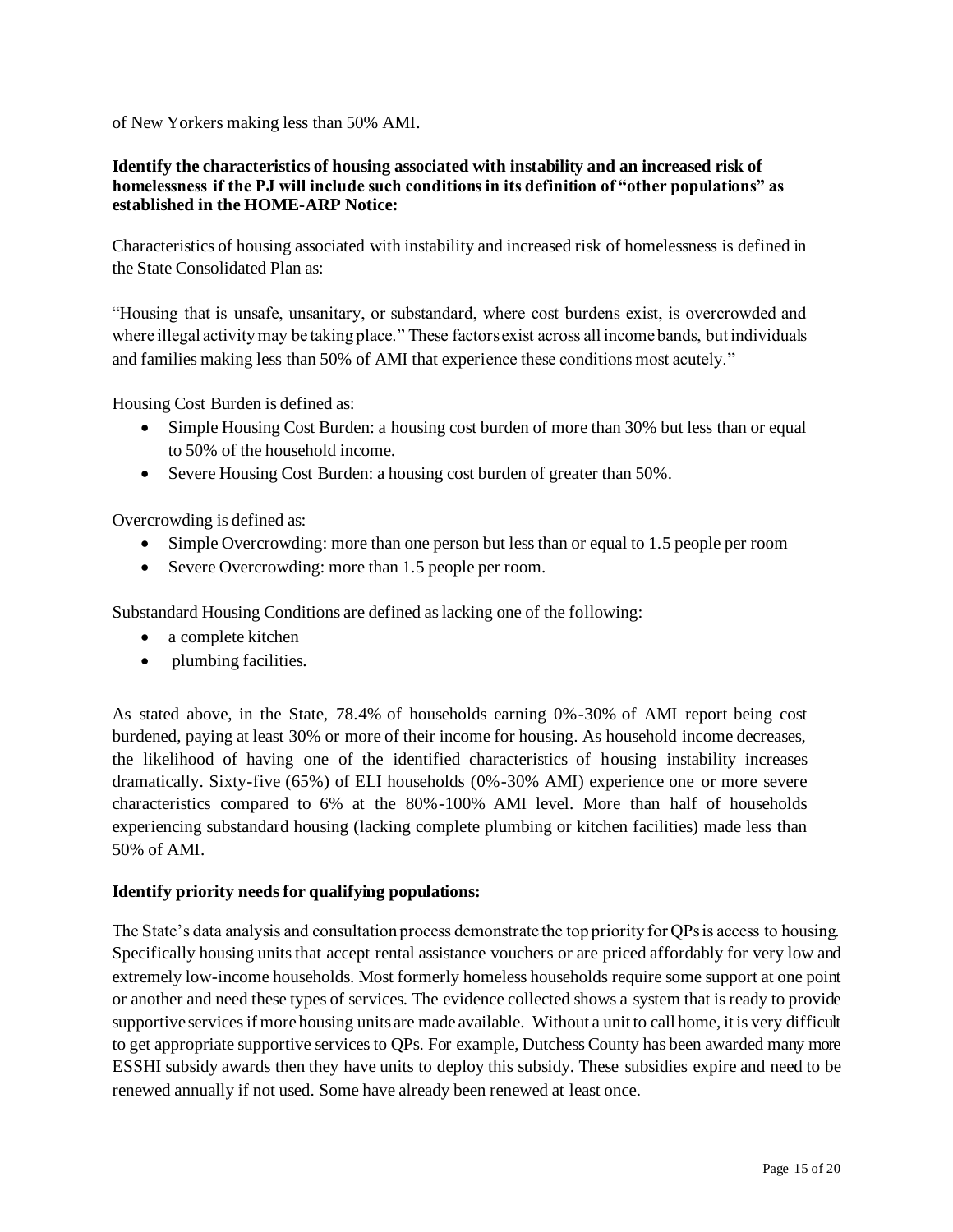COC's as well as PHA's specified, due to the increasingly tight housing market in the State, private landlords are not accepting housing vouchers or participating in affordable housing programs. Landlords have also raised rents beyond what a voucher will pay. Permanent Rental Housing that is owned and operated by mission driven entities whether for profit or not for profit can help alleviate this issue.

#### E**xplain how the level of need and gaps in its shelter and housing inventory and service delivery system based on the data presented in the plan were determined:**

Using the State's HMIS data, specifically the PIT and HIC, and through multiple consultations with State Housing and Supportive Service Providers (COCs, PHAs, Municipalities, for-profit and nonprofit developers), the State was able to assess the current acute need for available housing units compared to available housing and supportive service opportunities. The most demonstrative expression of this gap is the approximately 600,000-unit deficit of safe, decent, affordable housing units available to households making 50% of AMI or less (2020 PIT).

### **HOME-ARP Activities**

#### **Describe the method for soliciting applications for funding and/or selecting developers, service providers, subrecipients and/or contractors and whether the PJwill administer eligible activities directly:**

NYS Homes and Community Renewal will directly administer HOME-ARP from application intake and award, contract oversight during development, and monitoring during the applicable periods. The State will ensure proper legal, environmental and asset management staffing support within the broader agency and from time to time may choose to allocate funding directly to a sub-recipient or procure a consultant/contractor to administer HOME-ARP eligible activities.

To efficiently distribute and manage funds, existing processes and systems will be modified as needed to meet HOME-ARP requirements. NYS may directly award funds to HOME-ARP eligible programs and projects that emerge and demonstrate need and viability. Awards may also be based on a competitive process. Consideration may be given for geographic distribution throughout the State. The State may also choose to fund programs or projects in another Participating Jurisdiction. All applicants shall demonstrate need and capacity to effectively manage the proposed project among various other underwriting factors and processes will be aligned with HOME-ARP regulations, OMB, and State procurement rules and regulations. Project proposals will be required to demonstrate operational stability for a minimum of 15-years.

#### **Rental Housing Acquisition, Rehabilitation, Preservation & Development**

The primary goal of the State's HOME-ARP Program is to increase the permanent supply of affordable housing for Extremely Low Income (< 30% of AMI) and Very Low Income (30-50% of AMI) households and Other Populations experiencing Housing Instability as eligible Qualified Populations under the HOME-ARP notice. To ensure the greatest number of State residents will be served with the most flexible uses of HOME-ARP funds, no preferences for special populations are delineated in the State's HOME-ARP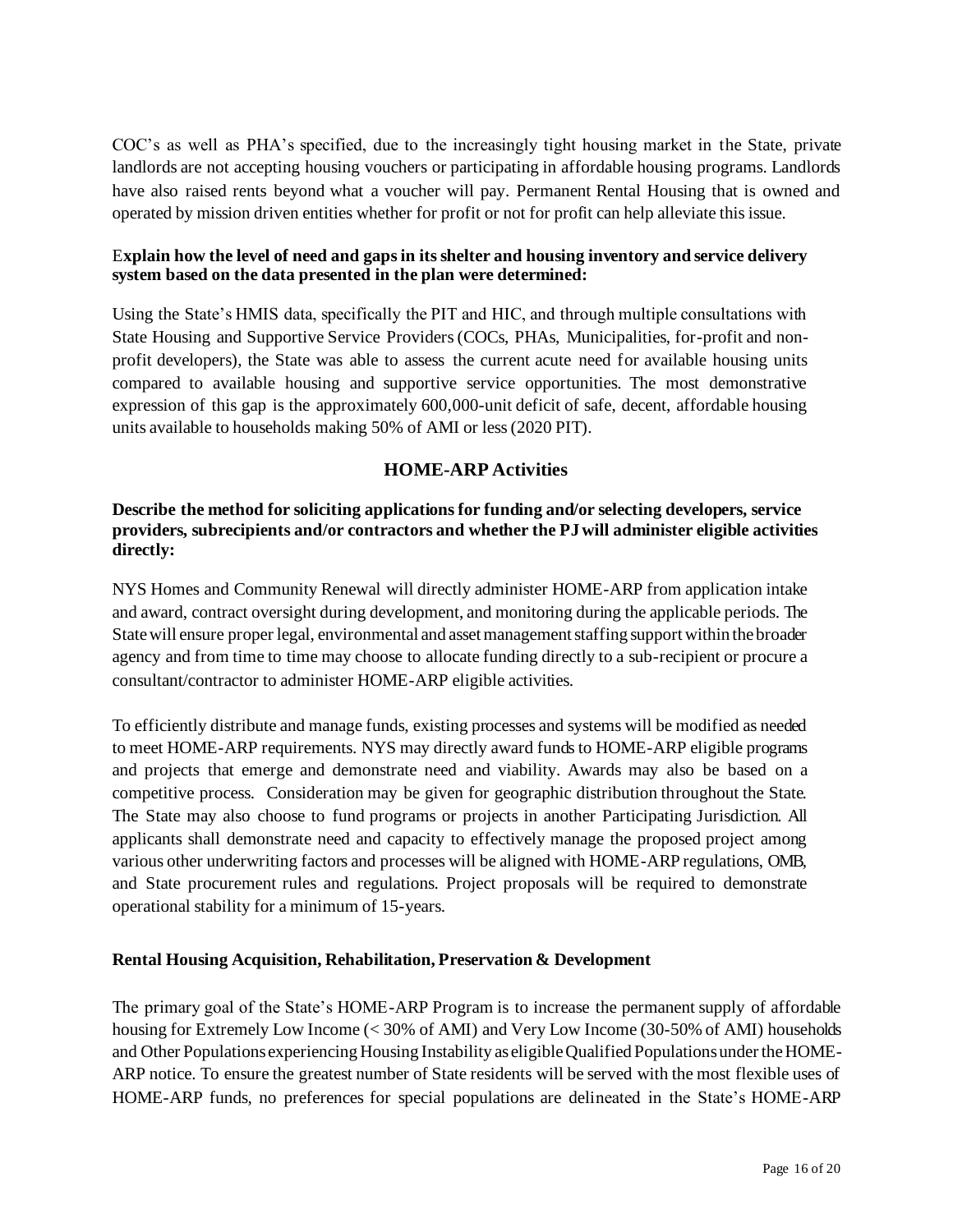#### Program.

#### **Non-Congregate Shelter:**

The potential need for this type of shelter was not demonstrated through consultation as a top priority but may be needed in more rural areas without a shelter system. As such Non-Congregate Shelter (NCS) will be an eligible activity in the State's HOME-ARP Program. The State will work with its Fair and Equitable Housing Office (FEHO) and HOME-ARP awardees to ensure compliance with applicable federal and State Fair Housing Regulations.

#### **Supportive Services:**

Funding for supportive services will be allocated to HOME-ARP projects as needed. No barrier access to supportive services such as life skills, job training, legal services as well as connections to existing social and supportive services within the project's jurisdiction will be the focus. HOME-ARP is expected to work as an enhancement to the robust supportive services the State already provides.

#### **Capacity Building Operational Support:**

To ensure the successful creation of housing units and appropriate services, funds will be allocated to grow the capacity of those entities taking on HOME-ARP qualified activities. Funds may be allocated to support ARP project activities and preparation such as salaries to support new hires, employee training or other staff development that enhances skill set and expertise, new equipment or upgrades to materials and equipment, supplies, and technical assistance or consultants with expertise related to facilitating a not for profit's success with HOME-ARP.

**If any portion of the PJ's HOME-ARP administrative funds were provided to a subrecipient or contractor prior to HUD's acceptance of the HOME-ARP allocation plan because the subrecipient or contractor is responsible for the administration of the PJ's entire HOME-ARPgrant, identify the subrecipient or contractor and describe its role and responsibilities in administering all of the PJ's HOME-ARP program:** 

The State did not appoint subrecipients or contractorsfor the development or administration of the HOME-ARP allocation plan.

PJsmust indicate the amount of HOME-ARP funding that isplanned for each eligibleHOME- ARP activity and demonstrate that any planned funding for not-for -profit capacity building, and administrative costs is within HOME-ARP limits.

The following table may be used to meet this requirement.

| <b>Use of HOME-ARP Funding</b> |                       |                            |                           |  |
|--------------------------------|-----------------------|----------------------------|---------------------------|--|
|                                | <b>Funding Amount</b> | <b>Percent of</b><br>Grant | <b>Statutory</b><br>Limit |  |
| <b>Supportive Services</b>     | \$10,000,000          |                            |                           |  |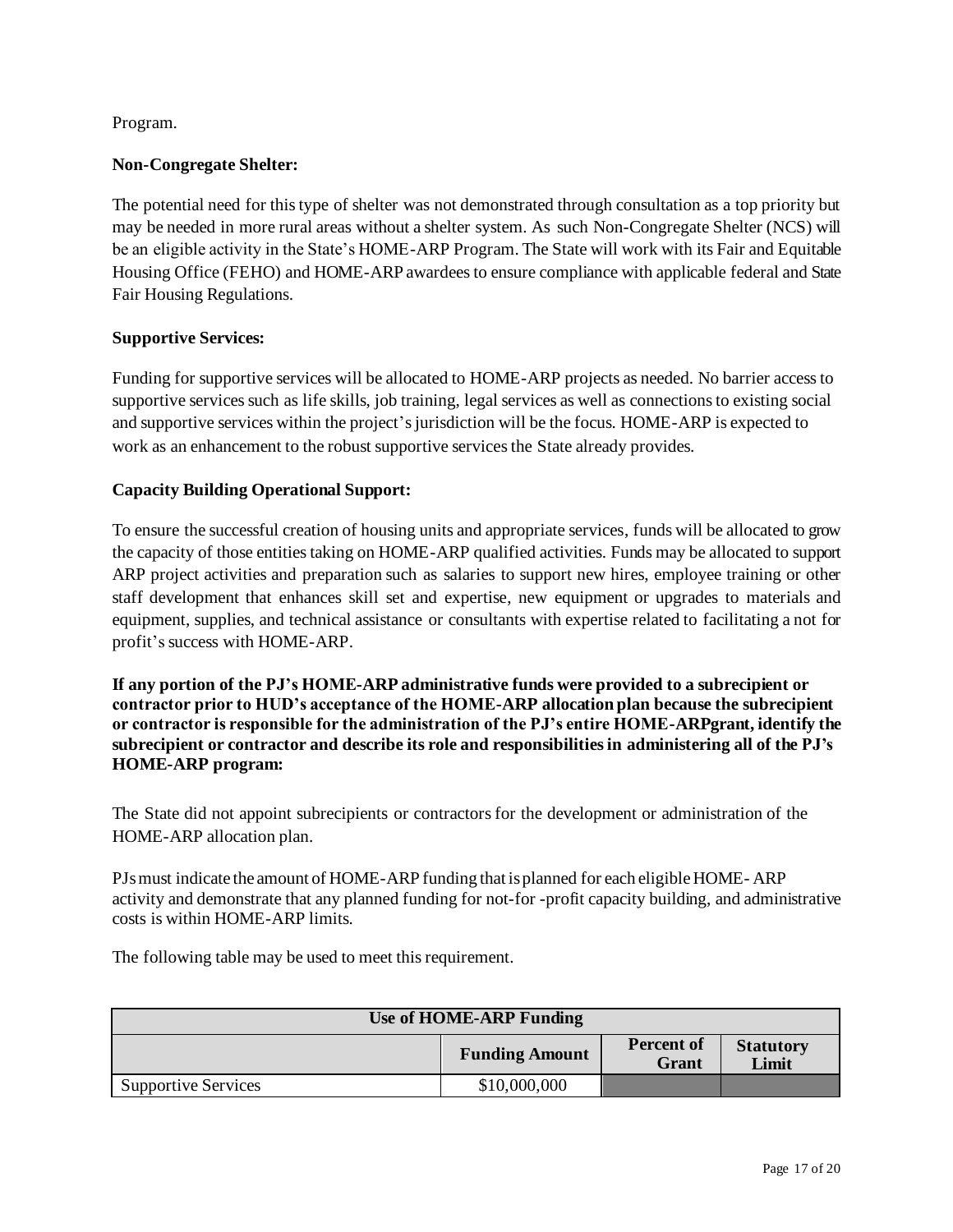| Acquisition and Development of        | \$7,000,000  |       |     |
|---------------------------------------|--------------|-------|-----|
| Non-Congregate Shelters               |              |       |     |
| Tenant Based Rental Assistance (TBRA) | \$0          |       |     |
| Development of Affordable Rental      | \$57,866,341 |       |     |
| Housing                               |              |       |     |
| Non-Profit Operating                  | \$0          | $0\%$ | 5%  |
| Non-Profit Capacity Building          | \$4,600,000  | 5%    | 5%  |
| Administration and Planning           | \$14,023,472 | 15%   | 15% |
| <b>Total HOME-ARP Allocation</b>      | \$93,489,813 |       |     |

**Table 8: Allocations**

#### **HOME-ARP Production Housing Goals**

#### **Estimate the number of affordable rental housing units for qualifying populations that the PJ will produce or support with its HOME-ARP allocation:**

The State estimates 200+ units of housing/shelter units will be created/preserved from the HOME-ARP allocation, including but not limited to housing for households making less than 30% AMI and those that are at risk of homelessness or Other Populations experiencing housing instability.

#### **Describe the specific affordable rental housing production goal that the PJ hopes to achieve and describe how it will address the PJ's priority needs:**

Table Two above clearly demonstrate significant gaps in housing affordable and available to households earning less than 50% AMI. Even when homeless or at-risk households have access to resources like rental assistance vouchers or emergency rental assistance, many of them are unable to find an available apartment in their price range or a landlord willing to accept those subsidies. To address this need, the State intends to allocate the most significant portion HOME-ARP funds to producing/preserving permanent rental housing for Qualified Populations in NYS.

HOME-ARP resources will be made available to acquire, produce, and preserve affordable rental units, enhance supportive services for tenants and may also provide operating support where needed to ensure that even the lowest-income households can be served. The State aims to create or preserve 200+ units through HOME-ARP qualified activities. The State recognizes that smaller projects are often more costly but as per our consultation process this is what is needed. To maximize the number of units created and the impact in NYS HOME-ARP will encourage leveraging private debt, equity, and/or public subsidy in HOME-ARP Projects.

#### **Preferences**

#### **Identify whether the PJ intendsto give preference to one or more qualifying populations or a subpopulation within one or more qualifying populations for any eligible activity or project:**

To provide maximum program responsiveness and opportunities to HOME ARP qualifying populations, NYS will serve all qualifying populations, with potential prioritization being based on local need and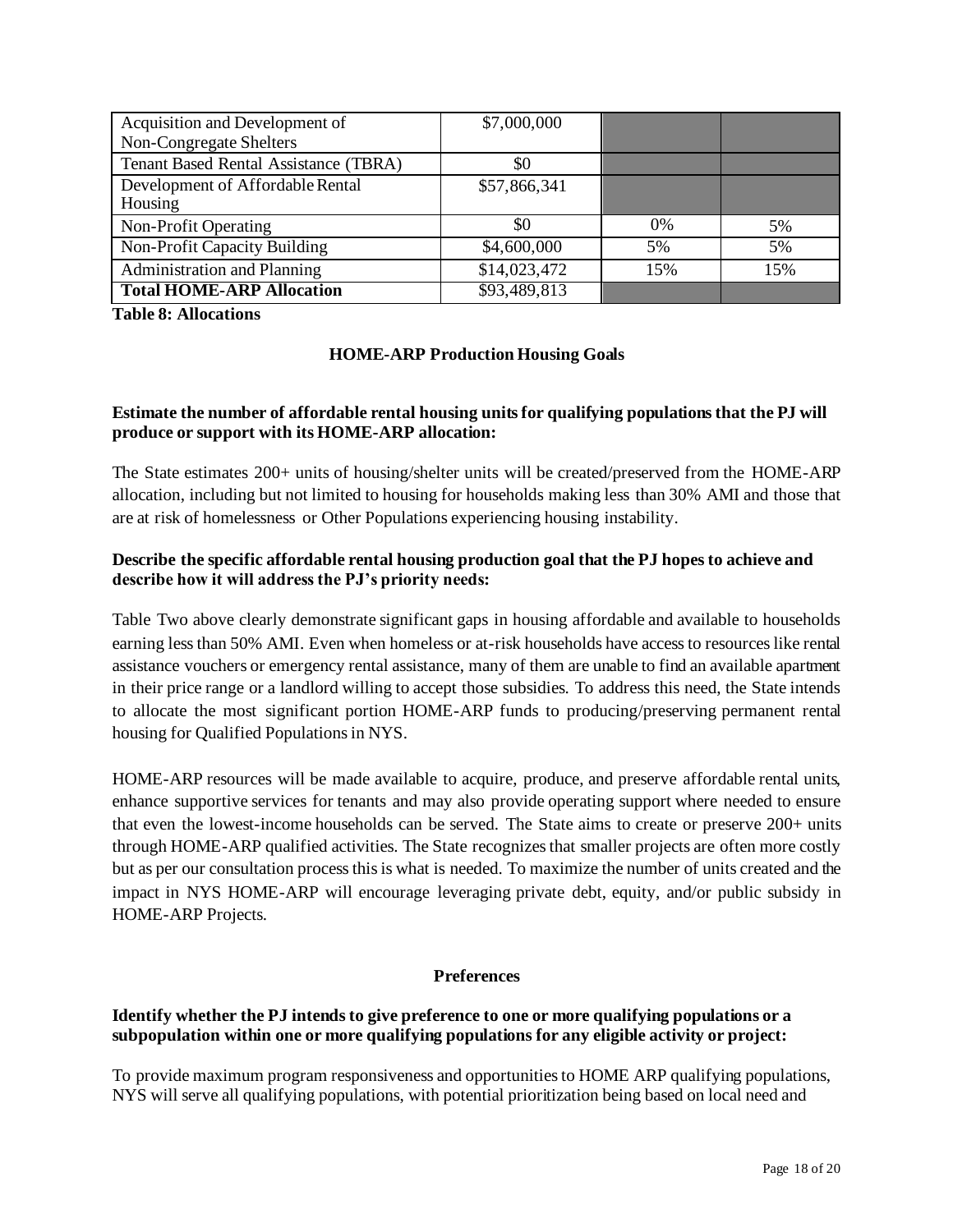ensuring no violations occur regarding fair housing or civil rights. Prioritizations or preferences may include but are not limited to: *Persons who are experiencing homelessness, persons who were formerly homeless but housed with temporary resources, persons at-risk of homelessness, persons with disabilities, persons fleeing or attempting to flee domestic violence or human trafficking, persons exiting institutions or systems of care and other populations etc.*

NYS HOME-ARP funding will not have a Statewide mandate for preference or limitation prioritized for qualifying populations or subpopulations as needs and gaps vary across the State. Rather, funds will be granted or loaned to individual projects that submit applications pursuant to the qualified activities and demonstrate feasibility, best practices and any Qualified Populations that may receive a preference is based on demonstrated local need.

While individual projects may have approved preferences or limitations, the State will select a mix of projects and activities that ensure that all QPs will have access to some HOME-ARP projects and services. Documents that are supplemental to the application, as well as the application review process itself, will ensure that HOME-ARP funds are only made available to qualified populations, even though funds are not prioritized for one population over another.

#### **HOME-ARP Refinancing Guidelines**

If the PJ intends to use HOME-ARP funds to refinance existing debt secured by multifamily rental housing that is being rehabilitated with HOME-ARP funds, the PJ must state its HOME-ARP refinancing guidelines in accordance wit[h 24 CFR 92.206\(b\)](https://www.ecfr.gov/cgi-bin/text-idx?SID=273620a3dcadf1c5e247ef949a4fd87c&mc=true&node=se24.1.92_1206&rgn=div8). The guidelines must describe the conditions under with the PJ will refinance existing debt for a HOME-ARP rental project, including:

• *Establish a minimum level of rehabilitation per unit or a required ratio between rehabilitation and refinancing to demonstrate thatrehabilitation ofHOME-ARP rentalhousing is the primary eligible activity*

When HOME-ARP funds are utilized for this purpose, a minimum of \$6,000 per unit must be invested with a Rehab to Refinance ratio of at least 1.25 to 1. The project sponsor must clearly demonstrate that disinvestment in the property has not occurred; the long-term needs of the project can be met; and that the targeted population can be served over the extended affordability period. HOME-ARP funds will have an affordability period of no less than 15 years or no more than the maximum term of the original contract. Investment of HOME-ARP funds will be jurisdiction-wide (excluding NYC), and under no circumstances will the funds be used to refinance multifamily loans made or insured by any federal program, including CDBG.

• *Require a review of management practices to demonstrate that disinvestment in the property has not occurred; that the long-term needs of the project can be met; and thatthe feasibility of serving qualified populationsforthe minimum compliance period canbe demonstrated.*

State Project and Program Management staff will conduct regular underwriting and subsidy layering reviews, monitoring, milestone check-ins as well as standard compliance measures under the HOME-Program ensure properties preserved or developed with HOME-ARP remain in use for the intended HOME-ARP eligible activity for the full 15-year compliance period.